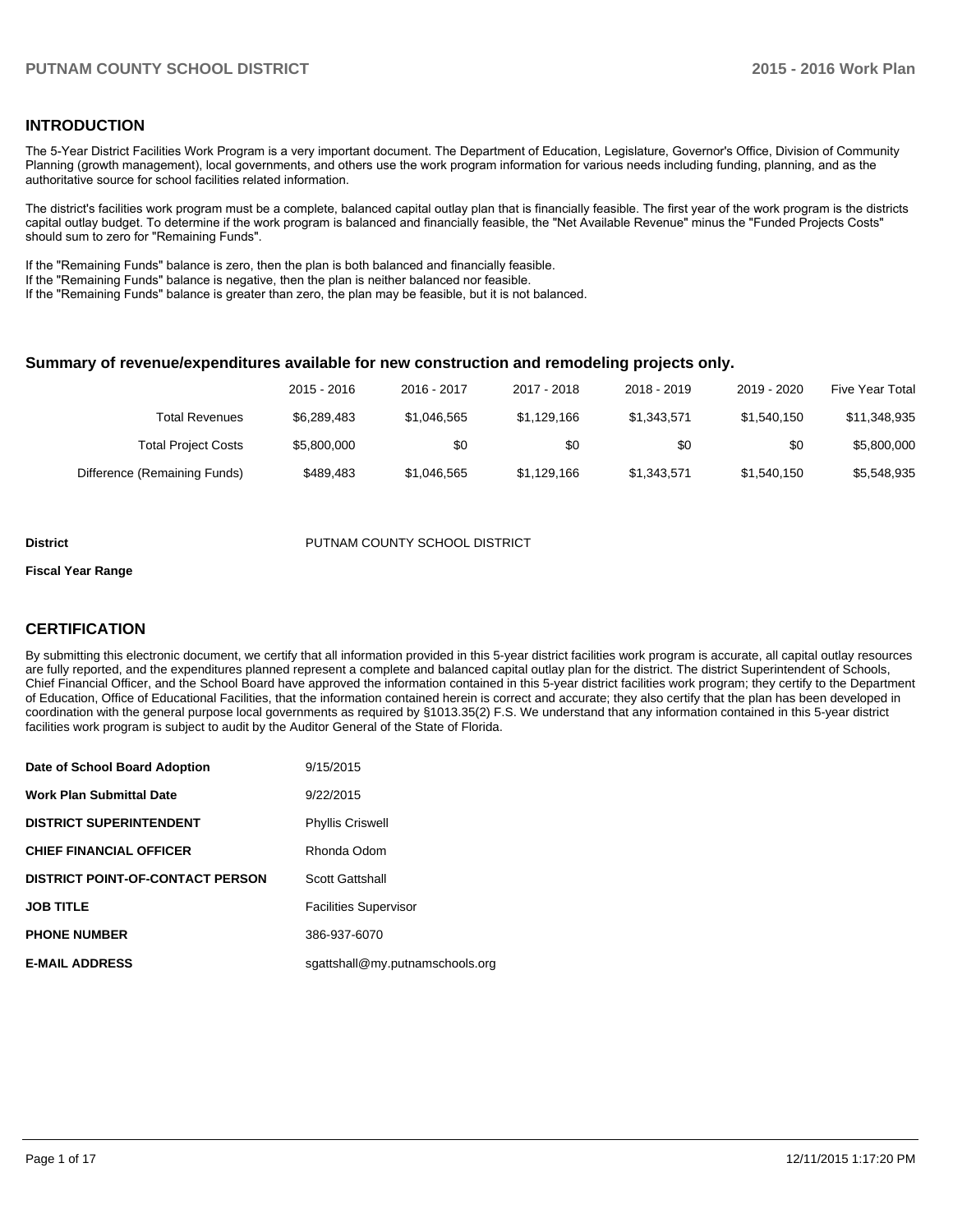# **Expenditures**

#### **Expenditure for Maintenance, Repair and Renovation from 1.50-Mills and PECO**

Annually, prior to the adoption of the district school budget, each school board must prepare a tentative district facilities work program that includes a schedule of major repair and renovation projects necessary to maintain the educational and ancillary facilities of the district.

|                | Item                                                                                                                                                                                                                                                                                                                                                                                                                                                                                                                                                                                                                                                                                                                         | $2015 - 2016$<br><b>Actual Budget</b> | 2016 - 2017<br>Projected | 2017 - 2018<br>Projected | 2018 - 2019<br>Projected | 2019 - 2020<br>Projected | <b>Total</b> |
|----------------|------------------------------------------------------------------------------------------------------------------------------------------------------------------------------------------------------------------------------------------------------------------------------------------------------------------------------------------------------------------------------------------------------------------------------------------------------------------------------------------------------------------------------------------------------------------------------------------------------------------------------------------------------------------------------------------------------------------------------|---------------------------------------|--------------------------|--------------------------|--------------------------|--------------------------|--------------|
| <b>HVAC</b>    |                                                                                                                                                                                                                                                                                                                                                                                                                                                                                                                                                                                                                                                                                                                              | \$190,880                             | \$215.232                | \$235,550                | \$299,047                | \$398,121                | \$1,338,830  |
| Locations:     | BROWNING PEARCE ELEMENTARY (NEW), BROWNING PEARCE ELEMENTARY (OLD), C H PRICE MIDDLE, C.L. Overturf sixth Grade<br>Center. CRESCENT CITY JUNIOR SENIOR HIGH. DISTRICT RESOURCE CENTER. ELEANOR H MILLER SCHOOL. GEORGE C. MILLER<br>INTERMEDIATE, INTERLACHEN ELEMENTARY, INTERLACHEN SENIOR HIGH, JAMES A LONG ELEMENTARY, KELLEY SMITH<br>ELEMENTARY, MELLON ELEMENTARY, MELROSE ELEMENTARY, MIDDLETON BURNEY ELEMENTARY, NORTH EAST FLORIDA<br>EDUCATION CONSORTIUM, OCHWILLA ELEMENTARY, PALATKA SENIOR HIGH, PUTNAM SUPERINTENDENT'S OFFICE (OLD), Q I<br>ROBERTS MIDDLE, ROBERT H JENKINS JR MIDDLE, SCHOOL MAINTENANCE, WILLIAM D MOSELEY ELEMENTARY (OLD), William D.<br>Moseley Elementary (NEW) (aka River Breeze) |                                       |                          |                          |                          |                          |              |
| Flooring       |                                                                                                                                                                                                                                                                                                                                                                                                                                                                                                                                                                                                                                                                                                                              | \$20,000                              | \$20,000                 | \$20,000                 | \$20,000                 | \$20,000                 | \$100,000    |
| Locations:     | BROWNING PEARCE ELEMENTARY (NEW), BROWNING PEARCE ELEMENTARY (OLD), C H PRICE MIDDLE, C.L. Overturf sixth Grade<br>Center, CRESCENT CITY JUNIOR SENIOR HIGH, DISTRICT RESOURCE CENTER, ELEANOR H MILLER SCHOOL, GEORGE C. MILLER<br>INTERMEDIATE, INTERLACHEN ELEMENTARY, INTERLACHEN SENIOR HIGH, JAMES A LONG ELEMENTARY, KELLEY SMITH<br>ELEMENTARY, MELLON ELEMENTARY, MELROSE ELEMENTARY, MIDDLETON BURNEY ELEMENTARY, NORTH EAST FLORIDA<br>EDUCATION CONSORTIUM, OCHWILLA ELEMENTARY, PALATKA SENIOR HIGH, PUTNAM SUPERINTENDENT'S OFFICE (OLD), Q I<br>ROBERTS MIDDLE, ROBERT H JENKINS JR MIDDLE, SCHOOL MAINTENANCE, WILLIAM D MOSELEY ELEMENTARY (OLD), William D.<br>Moseley Elementary (NEW) (aka River Breeze) |                                       |                          |                          |                          |                          |              |
| Roofing        |                                                                                                                                                                                                                                                                                                                                                                                                                                                                                                                                                                                                                                                                                                                              | \$104,000                             | \$200,000                | \$225,000                | \$225,000                | \$200,000                | \$954,000    |
| Locations:     | BROWNING PEARCE ELEMENTARY (NEW), BROWNING PEARCE ELEMENTARY (OLD), C H PRICE MIDDLE, C.L. Overturf sixth Grade<br>Center, CRESCENT CITY JUNIOR SENIOR HIGH, DISTRICT RESOURCE CENTER, ELEANOR H MILLER SCHOOL, GEORGE C. MILLER<br>INTERMEDIATE, INTERLACHEN ELEMENTARY, INTERLACHEN SENIOR HIGH, JAMES A LONG ELEMENTARY, KELLEY SMITH<br>ELEMENTARY, MELLON ELEMENTARY, MELROSE ELEMENTARY, MIDDLETON BURNEY ELEMENTARY, NORTH EAST FLORIDA<br>EDUCATION CONSORTIUM, OCHWILLA ELEMENTARY, PALATKA SENIOR HIGH, PUTNAM SUPERINTENDENT'S OFFICE (OLD), Q I<br>ROBERTS MIDDLE, ROBERT H JENKINS JR MIDDLE, SCHOOL MAINTENANCE, WILLIAM D MOSELEY ELEMENTARY (OLD), William D.<br>Moseley Elementary (NEW) (aka River Breeze) |                                       |                          |                          |                          |                          |              |
| Safety to Life |                                                                                                                                                                                                                                                                                                                                                                                                                                                                                                                                                                                                                                                                                                                              | \$36,000                              | \$50,000                 | \$56,000                 | \$66,000                 | \$71,000                 | \$279,000    |
| Locations:     | BROWNING PEARCE ELEMENTARY (NEW), BROWNING PEARCE ELEMENTARY (OLD), C H PRICE MIDDLE, C.L. Overturf sixth Grade<br>Center, CRESCENT CITY JUNIOR SENIOR HIGH, DISTRICT RESOURCE CENTER, ELEANOR H MILLER SCHOOL, GEORGE C. MILLER<br>INTERMEDIATE, INTERLACHEN ELEMENTARY, INTERLACHEN SENIOR HIGH, JAMES A LONG ELEMENTARY, KELLEY SMITH<br>ELEMENTARY, MELLON ELEMENTARY, MELROSE ELEMENTARY, MIDDLETON BURNEY ELEMENTARY, NORTH EAST FLORIDA<br>EDUCATION CONSORTIUM, OCHWILLA ELEMENTARY, PALATKA SENIOR HIGH, PUTNAM SUPERINTENDENT'S OFFICE (OLD), Q I<br>ROBERTS MIDDLE, ROBERT H JENKINS JR MIDDLE, SCHOOL MAINTENANCE, WILLIAM D MOSELEY ELEMENTARY (OLD), William D.<br>Moseley Elementary (NEW) (aka River Breeze) |                                       |                          |                          |                          |                          |              |
| Fencing        |                                                                                                                                                                                                                                                                                                                                                                                                                                                                                                                                                                                                                                                                                                                              | ا 30                                  | \$0                      | \$0                      | \$5,000                  | \$0 <sub>1</sub>         | \$5,000      |
| Locations:     | BROWNING PEARCE ELEMENTARY (NEW), BROWNING PEARCE ELEMENTARY (OLD), C H PRICE MIDDLE, C.L. Overturf sixth Grade<br>Center, CRESCENT CITY JUNIOR SENIOR HIGH, DISTRICT RESOURCE CENTER, ELEANOR H MILLER SCHOOL, GEORGE C. MILLER<br>INTERMEDIATE, INTERLACHEN ELEMENTARY, INTERLACHEN SENIOR HIGH, JAMES A LONG ELEMENTARY, KELLEY SMITH<br>ELEMENTARY, MELLON ELEMENTARY, MELROSE ELEMENTARY, MIDDLETON BURNEY ELEMENTARY, NORTH EAST FLORIDA<br>EDUCATION CONSORTIUM, OCHWILLA ELEMENTARY, PALATKA SENIOR HIGH, PUTNAM SUPERINTENDENT'S OFFICE (OLD), Q I<br>ROBERTS MIDDLE, ROBERT H JENKINS JR MIDDLE, SCHOOL MAINTENANCE, WILLIAM D MOSELEY ELEMENTARY (OLD), William D.<br>Moseley Elementary (NEW) (aka River Breeze) |                                       |                          |                          |                          |                          |              |
| Parking        |                                                                                                                                                                                                                                                                                                                                                                                                                                                                                                                                                                                                                                                                                                                              | \$0                                   | \$0                      | \$0                      | \$5,000                  | \$0                      | \$5,000      |
| Locations:     | BROWNING PEARCE ELEMENTARY (NEW), BROWNING PEARCE ELEMENTARY (OLD), C H PRICE MIDDLE, C.L. Overturf sixth Grade<br>Center, CRESCENT CITY JUNIOR SENIOR HIGH, DISTRICT RESOURCE CENTER, ELEANOR H MILLER SCHOOL, GEORGE C, MILLER<br>INTERMEDIATE, INTERLACHEN ELEMENTARY, INTERLACHEN SENIOR HIGH, JAMES A LONG ELEMENTARY, KELLEY SMITH<br>ELEMENTARY, MELLON ELEMENTARY, MELROSE ELEMENTARY, MIDDLETON BURNEY ELEMENTARY, NORTH EAST FLORIDA<br>EDUCATION CONSORTIUM, OCHWILLA ELEMENTARY, PALATKA SENIOR HIGH, PUTNAM SUPERINTENDENT'S OFFICE (OLD), Q I<br>ROBERTS MIDDLE, ROBERT H JENKINS JR MIDDLE, SCHOOL MAINTENANCE, WILLIAM D MOSELEY ELEMENTARY (OLD), William D.<br>Moseley Elementary (NEW) (aka River Breeze) |                                       |                          |                          |                          |                          |              |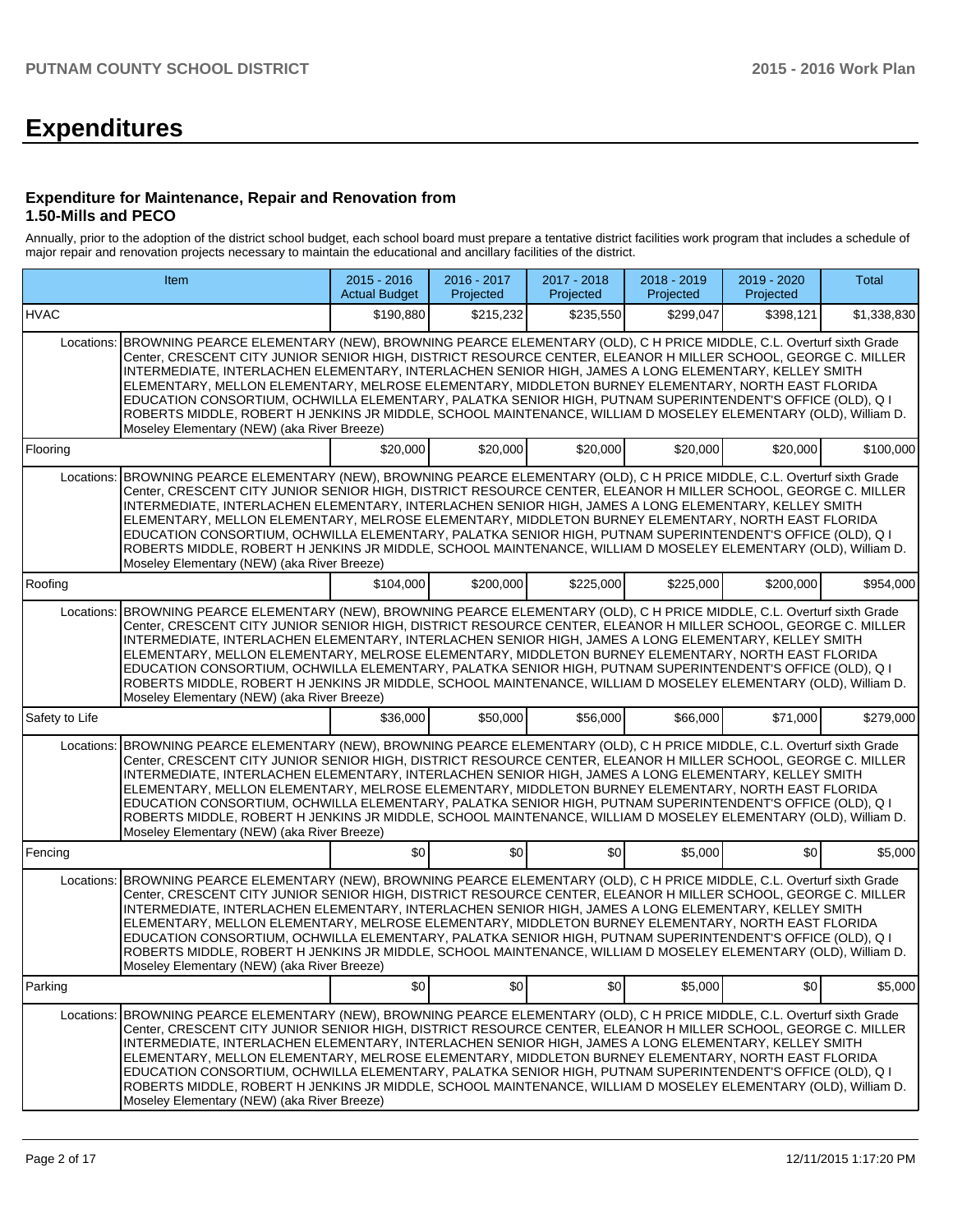| Electrical                       |                                                                                                                                                                                                                                                                                                                                                                                                                                                                                                                                                                                                                                                                                                                                         | \$0       | \$0       | \$0       | \$25,000  | \$0       | \$25,000    |
|----------------------------------|-----------------------------------------------------------------------------------------------------------------------------------------------------------------------------------------------------------------------------------------------------------------------------------------------------------------------------------------------------------------------------------------------------------------------------------------------------------------------------------------------------------------------------------------------------------------------------------------------------------------------------------------------------------------------------------------------------------------------------------------|-----------|-----------|-----------|-----------|-----------|-------------|
| Locations:                       | BROWNING PEARCE ELEMENTARY (NEW), BROWNING PEARCE ELEMENTARY (OLD), C H PRICE MIDDLE, C.L. Overturf sixth Grade<br>Center, CRESCENT CITY JUNIOR SENIOR HIGH, DISTRICT RESOURCE CENTER, ELEANOR H MILLER SCHOOL, GEORGE C. MILLER<br>INTERMEDIATE, INTERLACHEN ELEMENTARY, INTERLACHEN SENIOR HIGH, JAMES A LONG ELEMENTARY, KELLEY SMITH<br>ELEMENTARY, MELLON ELEMENTARY, MELROSE ELEMENTARY, MIDDLETON BURNEY ELEMENTARY, NORTH EAST FLORIDA<br>EDUCATION CONSORTIUM, OCHWILLA ELEMENTARY, PALATKA SENIOR HIGH, PUTNAM SUPERINTENDENT'S OFFICE (OLD), Q I<br>ROBERTS MIDDLE, ROBERT H JENKINS JR MIDDLE, SCHOOL MAINTENANCE, WILLIAM D MOSELEY ELEMENTARY (OLD), William D.<br>Moseley Elementary (NEW) (aka River Breeze)            |           |           |           |           |           |             |
| Fire Alarm                       |                                                                                                                                                                                                                                                                                                                                                                                                                                                                                                                                                                                                                                                                                                                                         | \$10,000  | \$10,000  | \$10,000  | \$15,000  | \$15,000  | \$60,000    |
| Locations:                       | BROWNING PEARCE ELEMENTARY (NEW), BROWNING PEARCE ELEMENTARY (OLD), C H PRICE MIDDLE, C.L. Overturf sixth Grade<br>Center, CRESCENT CITY JUNIOR SENIOR HIGH, DISTRICT RESOURCE CENTER, ELEANOR H MILLER SCHOOL, GEORGE C. MILLER<br>INTERMEDIATE, INTERLACHEN ELEMENTARY, INTERLACHEN SENIOR HIGH, JAMES A LONG ELEMENTARY, KELLEY SMITH<br>ELEMENTARY, MELLON ELEMENTARY, MELROSE ELEMENTARY, MIDDLETON BURNEY ELEMENTARY, NORTH EAST FLORIDA<br>EDUCATION CONSORTIUM, OCHWILLA ELEMENTARY, PALATKA SENIOR HIGH, PUTNAM SUPERINTENDENT'S OFFICE (OLD), Q I<br>ROBERTS MIDDLE, ROBERT H JENKINS JR MIDDLE, SCHOOL MAINTENANCE, WILLIAM D MOSELEY ELEMENTARY (OLD), William D.<br>Moseley Elementary (NEW) (aka River Breeze)            |           |           |           |           |           |             |
| Telephone/Intercom System        |                                                                                                                                                                                                                                                                                                                                                                                                                                                                                                                                                                                                                                                                                                                                         | \$0       | \$5,000   | \$0       | \$5,000   | \$0       | \$10,000    |
| Locations:                       | BROWNING PEARCE ELEMENTARY (NEW), BROWNING PEARCE ELEMENTARY (OLD), C H PRICE MIDDLE, C.L. Overturf sixth Grade<br>Center, CRESCENT CITY JUNIOR SENIOR HIGH, DISTRICT RESOURCE CENTER, ELEANOR H MILLER SCHOOL, GEORGE C. MILLER<br>INTERMEDIATE, INTERLACHEN ELEMENTARY, INTERLACHEN SENIOR HIGH, JAMES A LONG ELEMENTARY, KELLEY SMITH<br>ELEMENTARY, MELLON ELEMENTARY, MELROSE ELEMENTARY, MIDDLETON BURNEY ELEMENTARY, NORTH EAST FLORIDA<br>EDUCATION CONSORTIUM, OCHWILLA ELEMENTARY, PALATKA SENIOR HIGH, PUTNAM SUPERINTENDENT'S OFFICE (OLD), Q I<br>ROBERTS MIDDLE, ROBERT H JENKINS JR MIDDLE, SCHOOL MAINTENANCE, WILLIAM D MOSELEY ELEMENTARY (OLD), William D.<br>Moseley Elementary (NEW) (aka River Breeze)            |           |           |           |           |           |             |
| <b>Closed Circuit Television</b> |                                                                                                                                                                                                                                                                                                                                                                                                                                                                                                                                                                                                                                                                                                                                         | \$0       | \$0       | \$0       | \$500     | \$0       | \$500       |
|                                  | Locations: BROWNING PEARCE ELEMENTARY (NEW), BROWNING PEARCE ELEMENTARY (OLD), C H PRICE MIDDLE, C.L. Overturf sixth Grade<br>Center, CRESCENT CITY JUNIOR SENIOR HIGH, DISTRICT RESOURCE CENTER, ELEANOR H MILLER SCHOOL, GEORGE C. MILLER<br>INTERMEDIATE, INTERLACHEN ELEMENTARY, INTERLACHEN SENIOR HIGH, JAMES A LONG ELEMENTARY, KELLEY SMITH<br>ELEMENTARY, MELLON ELEMENTARY, MELROSE ELEMENTARY, MIDDLETON BURNEY ELEMENTARY, NORTH EAST FLORIDA<br>EDUCATION CONSORTIUM, OCHWILLA ELEMENTARY, PALATKA SENIOR HIGH, PUTNAM SUPERINTENDENT'S OFFICE (OLD), Q I<br>ROBERTS MIDDLE, ROBERT H JENKINS JR MIDDLE, SCHOOL MAINTENANCE, WILLIAM D MOSELEY ELEMENTARY (OLD), William D.<br>Moseley Elementary (NEW) (aka River Breeze) |           |           |           |           |           |             |
| Paint                            |                                                                                                                                                                                                                                                                                                                                                                                                                                                                                                                                                                                                                                                                                                                                         | \$0       | \$5,000   | \$0       | \$0       | \$0       | \$5,000     |
| Locations:                       | BROWNING PEARCE ELEMENTARY (NEW), BROWNING PEARCE ELEMENTARY (OLD), C H PRICE MIDDLE, C.L. Overturf sixth Grade<br>Center, CRESCENT CITY JUNIOR SENIOR HIGH, DISTRICT RESOURCE CENTER, ELEANOR H MILLER SCHOOL, GEORGE C. MILLER<br>INTERMEDIATE, INTERLACHEN ELEMENTARY, INTERLACHEN SENIOR HIGH, JAMES A LONG ELEMENTARY, KELLEY SMITH<br>ELEMENTARY, MELLON ELEMENTARY, MELROSE ELEMENTARY, MIDDLETON BURNEY ELEMENTARY, NORTH EAST FLORIDA<br>EDUCATION CONSORTIUM, OCHWILLA ELEMENTARY, PALATKA SENIOR HIGH, PUTNAM SUPERINTENDENT'S OFFICE (OLD), Q I<br>ROBERTS MIDDLE, ROBERT H JENKINS JR MIDDLE, SCHOOL MAINTENANCE, WILLIAM D MOSELEY ELEMENTARY (OLD), William D.<br>Moseley Elementary (NEW) (aka River Breeze)            |           |           |           |           |           |             |
| Maintenance/Repair               |                                                                                                                                                                                                                                                                                                                                                                                                                                                                                                                                                                                                                                                                                                                                         | \$0       | \$0       | \$15,000  | \$0       | \$15,000  | \$30,000    |
| Locations:                       | BROWNING PEARCE ELEMENTARY (NEW), BROWNING PEARCE ELEMENTARY (OLD), C H PRICE MIDDLE, C.L. Overturf sixth Grade<br>Center. CRESCENT CITY JUNIOR SENIOR HIGH. DISTRICT RESOURCE CENTER. ELEANOR H MILLER SCHOOL. GEORGE C. MILLER<br>INTERMEDIATE, INTERLACHEN ELEMENTARY, INTERLACHEN SENIOR HIGH, JAMES A LONG ELEMENTARY, KELLEY SMITH<br>ELEMENTARY, MELLON ELEMENTARY, MELROSE ELEMENTARY, MIDDLETON BURNEY ELEMENTARY, NORTH EAST FLORIDA<br>EDUCATION CONSORTIUM, OCHWILLA ELEMENTARY, PALATKA SENIOR HIGH, PUTNAM SUPERINTENDENT'S OFFICE (OLD), Q I<br>ROBERTS MIDDLE, ROBERT H JENKINS JR MIDDLE, SCHOOL MAINTENANCE, WILLIAM D MOSELEY ELEMENTARY (OLD), William D.<br>Moseley Elementary (NEW) (aka River Breeze)            |           |           |           |           |           |             |
|                                  | <b>Sub Total:</b>                                                                                                                                                                                                                                                                                                                                                                                                                                                                                                                                                                                                                                                                                                                       | \$360,880 | \$505,232 | \$561,550 | \$665,547 | \$719,121 | \$2,812,330 |

| <b>IPECO Maintenance Expenditures</b> | \$360,880 | \$505.232 | \$561,550 | \$665,547 | \$719.121 | \$2,812,330  |
|---------------------------------------|-----------|-----------|-----------|-----------|-----------|--------------|
| 1.50 Mill Sub Total: I                | ሶስ<br>ъU  | \$0       | ΦΩ<br>ΦU  | n o<br>Ψυ | \$0       | $\sim$<br>ΦU |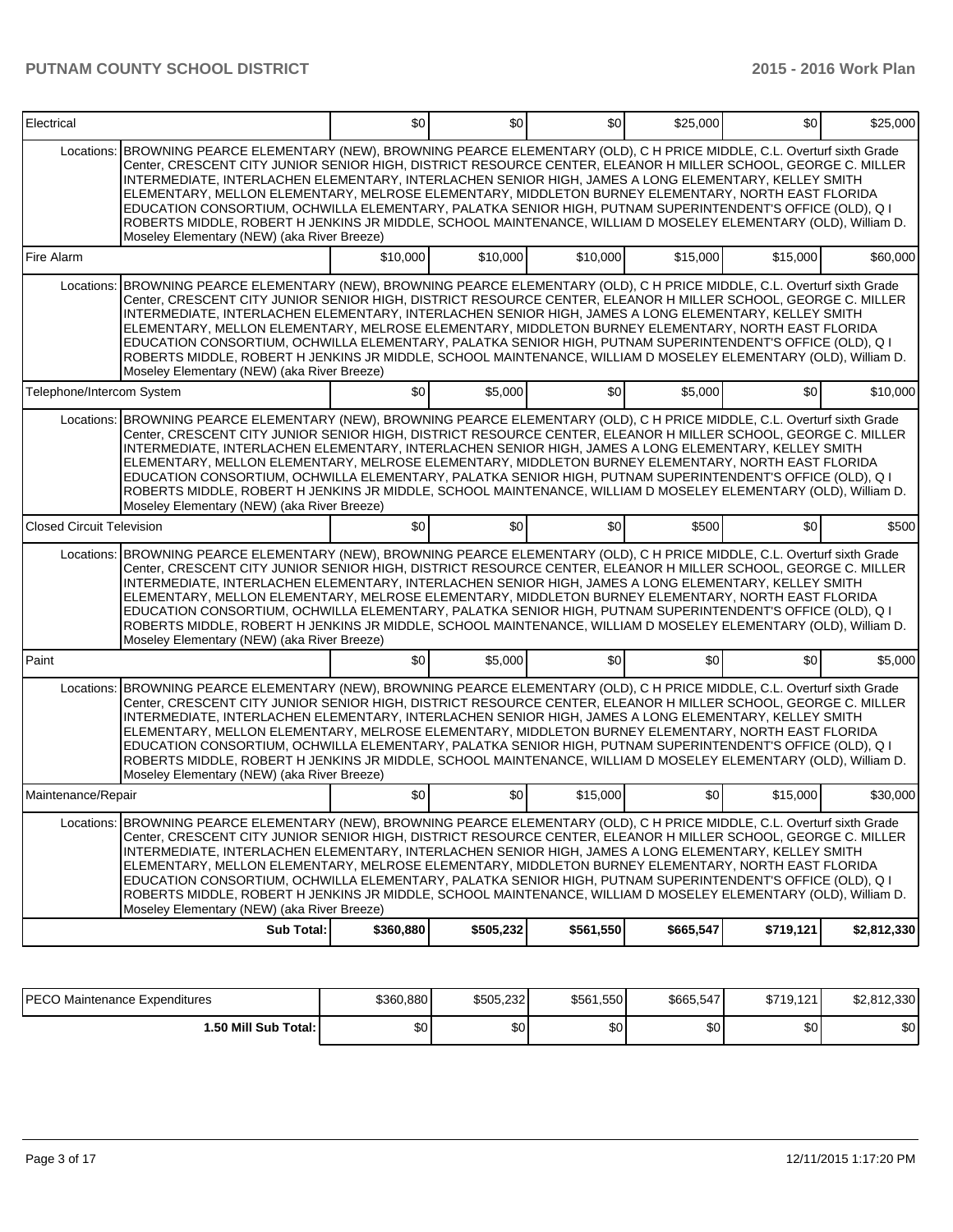No items have been specified.

| Total: | \$360,880 | \$505,232 | \$561,550 | \$665,547 | \$719.121 | \$2.812.330 |
|--------|-----------|-----------|-----------|-----------|-----------|-------------|
|--------|-----------|-----------|-----------|-----------|-----------|-------------|

#### **Local 1.50 Mill Expenditure For Maintenance, Repair and Renovation**

Anticipated expenditures expected from local funding sources over the years covered by the current work plan.

| Item                                                         | 2015 - 2016<br><b>Actual Budget</b> | 2016 - 2017<br>Projected | 2017 - 2018<br>Projected | 2018 - 2019<br>Projected | 2019 - 2020<br>Projected | <b>Total</b> |
|--------------------------------------------------------------|-------------------------------------|--------------------------|--------------------------|--------------------------|--------------------------|--------------|
| Remaining Maint and Repair from 1.5 Mills                    | \$0                                 | \$0                      | \$0                      | \$0                      | \$0                      | \$0          |
| Maintenance/Repair Salaries                                  | \$1,875,671                         | \$1,875,000              | \$1,900,000              | \$1,900,000              | \$1,900,000              | \$9,450,671  |
| <b>School Bus Purchases</b>                                  | \$351,344                           | \$351,344                | \$351,344                | \$175,672                | \$0                      | \$1,229,704  |
| <b>Other Vehicle Purchases</b>                               | \$60,000                            | \$0                      | \$0                      | \$0                      | \$60,000                 | \$120,000    |
| Capital Outlay Equipment                                     | \$84,581                            | \$0                      | \$0                      | \$0                      | \$0                      | \$84,581     |
| <b>Rent/Lease Payments</b>                                   | \$0                                 | \$0                      | \$0                      | \$0                      | \$0                      | \$0          |
| <b>COP Debt Service</b>                                      | \$0                                 | \$0                      | \$0                      | \$0                      | \$0                      | \$0          |
| Rent/Lease Relocatables                                      | \$0                                 | \$0                      | \$0                      | \$0                      | \$0                      | \$0          |
| <b>Environmental Problems</b>                                | \$0                                 | \$0                      | \$0                      | \$0                      | \$0                      | \$0          |
| s.1011.14 Debt Service                                       | \$0                                 | \$0                      | \$0                      | \$0                      | \$0                      | \$0          |
| Special Facilities Construction Account                      | \$0                                 | \$0                      | \$0                      | \$0                      | \$0                      | \$0          |
| Premiums for Property Casualty Insurance - 1011.71<br>(4a,b) | \$586,659                           | \$600,000                | \$600,000                | \$600,000                | \$600,000                | \$2,986,659  |
| Qualified School Construction Bonds (QSCB)                   | \$0                                 | \$0                      | \$0                      | \$0                      | \$0                      | \$0          |
| Qualified Zone Academy Bonds (QZAB)                          | \$0                                 | \$0                      | \$0                      | \$0                      | \$0                      | \$0          |
| Discretionary capital to schools                             | \$400,000                           | \$400,000                | \$400,000                | \$400,000                | \$400,000                | \$2,000,000  |
| Maint. Dept. non-salary/benefits annual expenses             | \$1,279,748                         | \$1,200,000              | \$1,200,000              | \$1,275,000              | \$1,275,000              | \$6,229,748  |
| <b>Local Expenditure Totals:</b>                             | \$4,638,003                         | \$4,426,344              | \$4,451,344              | \$4,350,672              | \$4,235,000              | \$22,101,363 |

# **Revenue**

#### **1.50 Mill Revenue Source**

Schedule of Estimated Capital Outlay Revenue from each currently approved source which is estimated to be available for expenditures on the projects included in the tentative district facilities work program. All amounts are NET after considering carryover balances, interest earned, new COP's, 1011.14 and 1011.15 loans, etc. Districts cannot use 1.5-Mill funds for salaries except for those explicitly associated with maintenance/repair projects. (1011.71 (5), F.S.)

| <b>Item</b>                                                                     | Fund | $2015 - 2016$<br><b>Actual Value</b> | $2016 - 2017$<br>Projected | 2017 - 2018<br>Projected | $2018 - 2019$<br>Projected | $2019 - 2020$<br>Projected | Total            |
|---------------------------------------------------------------------------------|------|--------------------------------------|----------------------------|--------------------------|----------------------------|----------------------------|------------------|
| $(1)$ Non-exempt property<br>lassessed valuation                                |      | \$3,628,837,889                      | \$3,701,414,646            | \$3,775,442,939          | \$3,850,951,799            | \$3,927,970,834            | \$18,884,618,107 |
| (2) The Millege projected for<br>discretionary capital outlay per<br>ls.1011.71 |      | 1.50                                 | .501                       | 1.50                     | 1.50 l                     | 1.50                       |                  |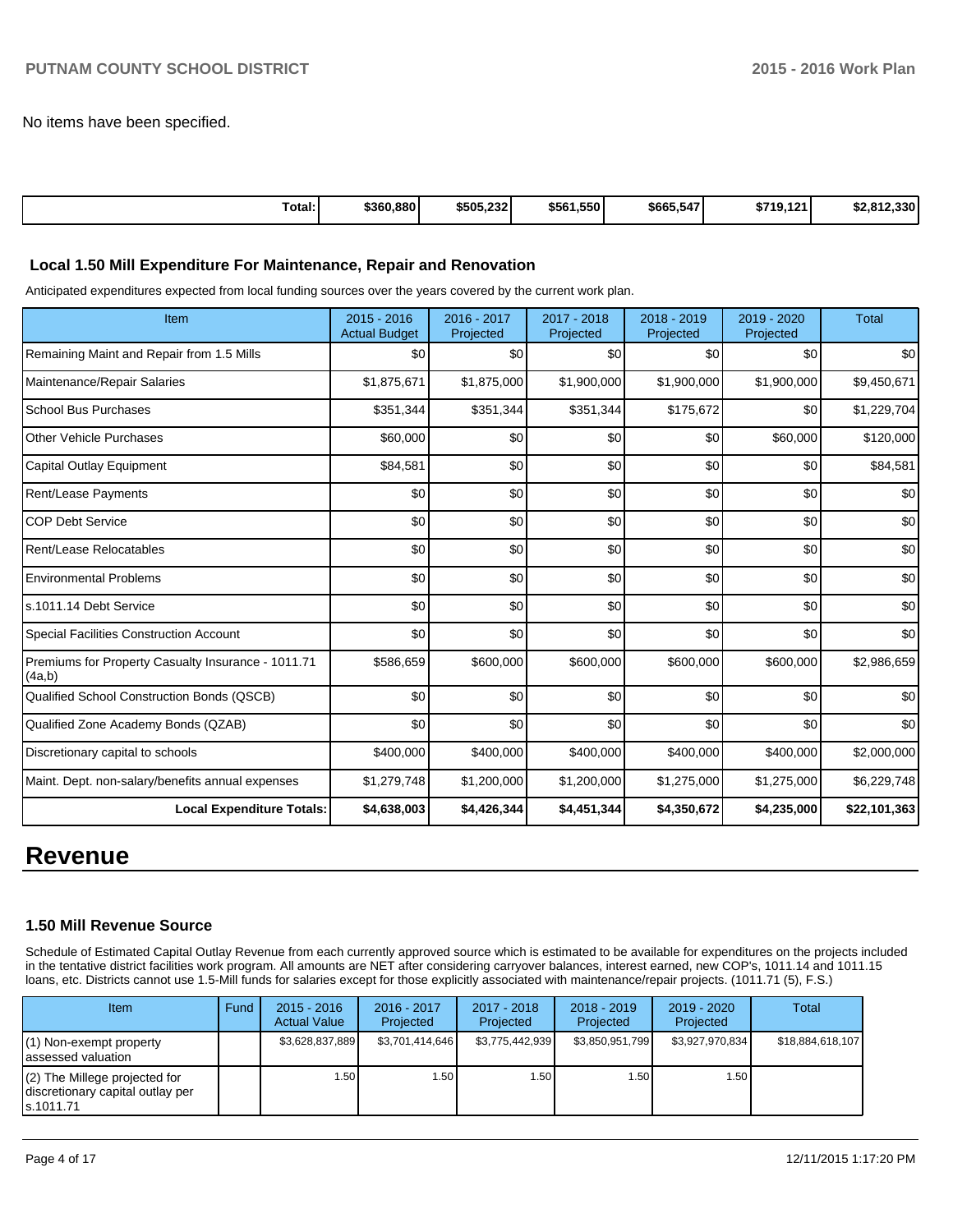| (3) Full value of the 1.50-Mill<br>discretionary capital outlay per<br>ls.1011.71 |     | \$6.096.448 | \$6,218,377 | \$6.342.744 | \$6.469.599 | \$6.598.991 | \$31,726,159 |
|-----------------------------------------------------------------------------------|-----|-------------|-------------|-------------|-------------|-------------|--------------|
| $(4)$ Value of the portion of the 1.50<br>l-Mill ACTUALLY levied                  | 370 | \$5.225.527 | \$5,330,037 | \$5.436.638 | \$5.545.371 | \$5.656.278 | \$27,193,851 |
| $(5)$ Difference of lines (3) and (4)                                             |     | \$870.921   | \$888,340   | \$906.106   | \$924.228   | \$942.713   | \$4,532,308  |

# **PECO Revenue Source**

The figure in the row designated "PECO Maintenance" will be subtracted from funds available for new construction because PECO maintenance dollars cannot be used for new construction.

| Item                                  | Fund             | $2015 - 2016$<br><b>Actual Budget</b> | 2016 - 2017<br>Projected | 2017 - 2018<br>Projected | $2018 - 2019$<br>Projected | $2019 - 2020$<br>Projected | Total       |
|---------------------------------------|------------------|---------------------------------------|--------------------------|--------------------------|----------------------------|----------------------------|-------------|
| <b>PECO New Construction</b>          | 340 <sup>l</sup> | \$0 <sub>1</sub>                      | \$0                      | \$0 <sub>1</sub>         | \$0 <sub>0</sub>           | \$0                        | \$0         |
| <b>IPECO Maintenance Expenditures</b> |                  | \$360.880                             | \$505.232                | \$561.550                | \$665.547                  | \$719.121                  | \$2,812,330 |
|                                       |                  | \$360,880                             | \$505,232                | \$561.550                | \$665,547                  | \$719.121                  | \$2,812,330 |

## **CO & DS Revenue Source**

Revenue from Capital Outlay and Debt Service funds.

| <b>Item</b>                                        | Fund | $2015 - 2016$<br><b>Actual Budget</b> | 2016 - 2017<br>Projected | $2017 - 2018$<br>Projected | $2018 - 2019$<br>Projected | 2019 - 2020<br>Projected | Total     |
|----------------------------------------------------|------|---------------------------------------|--------------------------|----------------------------|----------------------------|--------------------------|-----------|
| ICO & DS Cash Flow-through<br><b>I</b> Distributed | 360  | \$115.388                             | \$115,388                | \$115.388                  | \$115.388                  | \$115.388                | \$576,940 |
| ICO & DS Interest on<br>Undistributed CO           | 360  | \$3.484                               | \$3.484                  | \$3.484                    | \$3.484                    | \$3,484                  | \$17,420  |
|                                                    |      | \$118.872                             | \$118,872                | \$118.872                  | \$118.872                  | \$118,872                | \$594,360 |

# **Fair Share Revenue Source**

All legally binding commitments for proportionate fair-share mitigation for impacts on public school facilities must be included in the 5-year district work program.

Nothing reported for this section.

## **Sales Surtax Referendum**

Specific information about any referendum for a 1-cent or ½-cent surtax referendum during the previous year.

**Did the school district hold a surtax referendum during the past fiscal year 2014 - 2015?**

No

#### **Additional Revenue Source**

Any additional revenue sources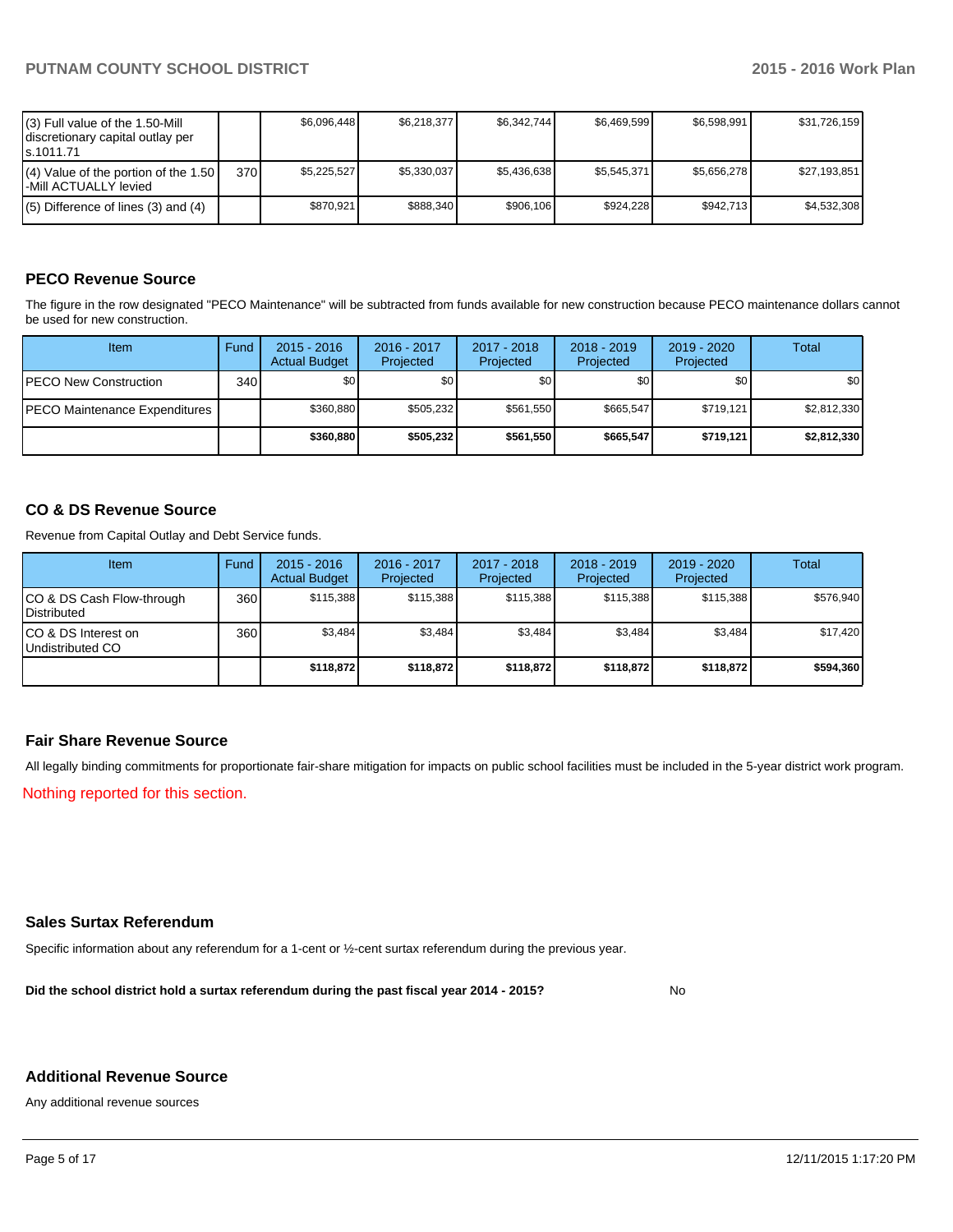| Item                                                                                                               | $2015 - 2016$<br><b>Actual Value</b> | 2016 - 2017<br>Projected | 2017 - 2018<br>Projected | 2018 - 2019<br>Projected | 2019 - 2020<br>Projected | <b>Total</b> |
|--------------------------------------------------------------------------------------------------------------------|--------------------------------------|--------------------------|--------------------------|--------------------------|--------------------------|--------------|
| Proceeds from a s.1011.14/15 F.S. Loans                                                                            | \$0                                  | \$0                      | \$0                      | \$0                      | \$0                      | \$0          |
| District Bonds - Voted local bond<br>referendum proceeds per s.9, Art VII<br><b>State Constitution</b>             | \$0                                  | \$0                      | \$0                      | \$0                      | \$0                      | \$0          |
| Proceeds from Special Act Bonds                                                                                    | \$0                                  | \$0                      | \$0                      | \$0                      | \$0                      | \$0          |
| Estimated Revenue from CO & DS Bond<br>Sale                                                                        | \$25,000                             | \$0                      | \$0                      | \$0                      | \$0                      | \$25,000     |
| Proceeds from Voted Capital<br>Improvements millage                                                                | \$0                                  | \$0                      | \$0                      | \$0                      | \$0                      | \$0          |
| Other Revenue for Other Capital Projects                                                                           | \$10,000                             | \$15,000                 | \$15,000                 | \$15,000                 | \$0                      | \$55,000     |
| Proceeds from 1/2 cent sales surtax<br>authorized by school board                                                  | \$0                                  | \$0                      | \$0                      | \$0                      | \$0                      | \$0          |
| Proceeds from local governmental<br>infrastructure sales surtax                                                    | \$0                                  | \$0                      | \$0                      | \$0                      | \$0                      | \$0          |
| Proceeds from Certificates of<br>Participation (COP's) Sale                                                        | \$0                                  | \$0                      | \$0                      | \$0                      | \$0                      | \$0          |
| Classrooms First Bond proceeds amount<br>authorized in FY 1997-98                                                  | \$0                                  | \$0                      | \$0                      | \$0                      | \$0                      | \$0          |
| <b>Classrooms for Kids</b>                                                                                         | \$0                                  | \$0                      | \$0                      | \$0                      | \$0                      | \$0          |
| <b>District Equity Recognition</b>                                                                                 | \$0                                  | \$0                      | \$0                      | \$0                      | \$0                      | \$0          |
| <b>Federal Grants</b>                                                                                              | \$0                                  | \$0                      | \$0                      | \$0                      | \$0                      | \$0          |
| Proportionate share mitigation (actual<br>cash revenue only, not in kind donations)                                | \$0                                  | \$0                      | \$0                      | \$0                      | \$0                      | \$0          |
| Impact fees received                                                                                               | \$0                                  | \$0                      | \$0                      | \$0                      | \$0                      | \$0          |
| Private donations                                                                                                  | \$0                                  | \$0                      | \$0                      | \$0                      | \$0                      | \$0          |
| Grants from local governments or not-for-<br>profit organizations                                                  | \$0                                  | \$0                      | \$0                      | \$0                      | \$0                      | \$0          |
| Interest, Including Profit On Investment                                                                           | \$7,500                              | \$9,000                  | \$10,000                 | \$15,000                 | \$0                      | \$41,500     |
| Revenue from Bonds pledging proceeds<br>from 1 cent or 1/2 cent Sales Surtax                                       | \$0                                  | \$0                      | \$0                      | \$0                      | \$0                      | \$0          |
| <b>Total Fund Balance Carried Forward</b>                                                                          | \$0                                  | \$0                      | \$0                      | \$0                      | \$0                      | \$0          |
| General Capital Outlay Obligated Fund<br><b>Balance Carried Forward From Total</b><br>Fund Balance Carried Forward | \$0                                  | \$0                      | \$0                      | \$0                      | \$0                      | \$0          |
| Special Facilities Construction Account                                                                            | \$0                                  | \$0                      | \$0                      | \$0                      | \$0                      | \$0          |
| One Cent - 1/2 Cent Sales Surtax Debt<br>Service From Total Fund Balance Carried<br>Forward                        | \$0                                  | \$0                      | \$0                      | \$0                      | \$0                      | \$0          |
| Capital Outlay Projects Funds Balance<br>Carried Forward From Total Fund<br><b>Balance Carried Forward</b>         | \$0                                  | \$0                      | \$0                      | \$0                      | \$0                      | \$0          |
| Carry Forward - Capital Improvement Tax<br>2008                                                                    | \$200                                | \$0                      | \$0                      | \$0                      | \$0                      | \$200        |
| Carry Forward - Capital Improvement Tax<br>2010                                                                    | \$461,250                            | \$0                      | \$0                      | \$0                      | \$0                      | \$461,250    |
| Carry Forward - Capital Improvement Tax<br>2011                                                                    | \$11,708                             | \$0                      | \$0                      | \$0                      | \$0                      | \$11,708     |
| Carry Forward - Capital Improvement Tax<br>2012                                                                    | \$31,158                             | \$0                      | \$0                      | \$0                      | \$0                      | \$31,158     |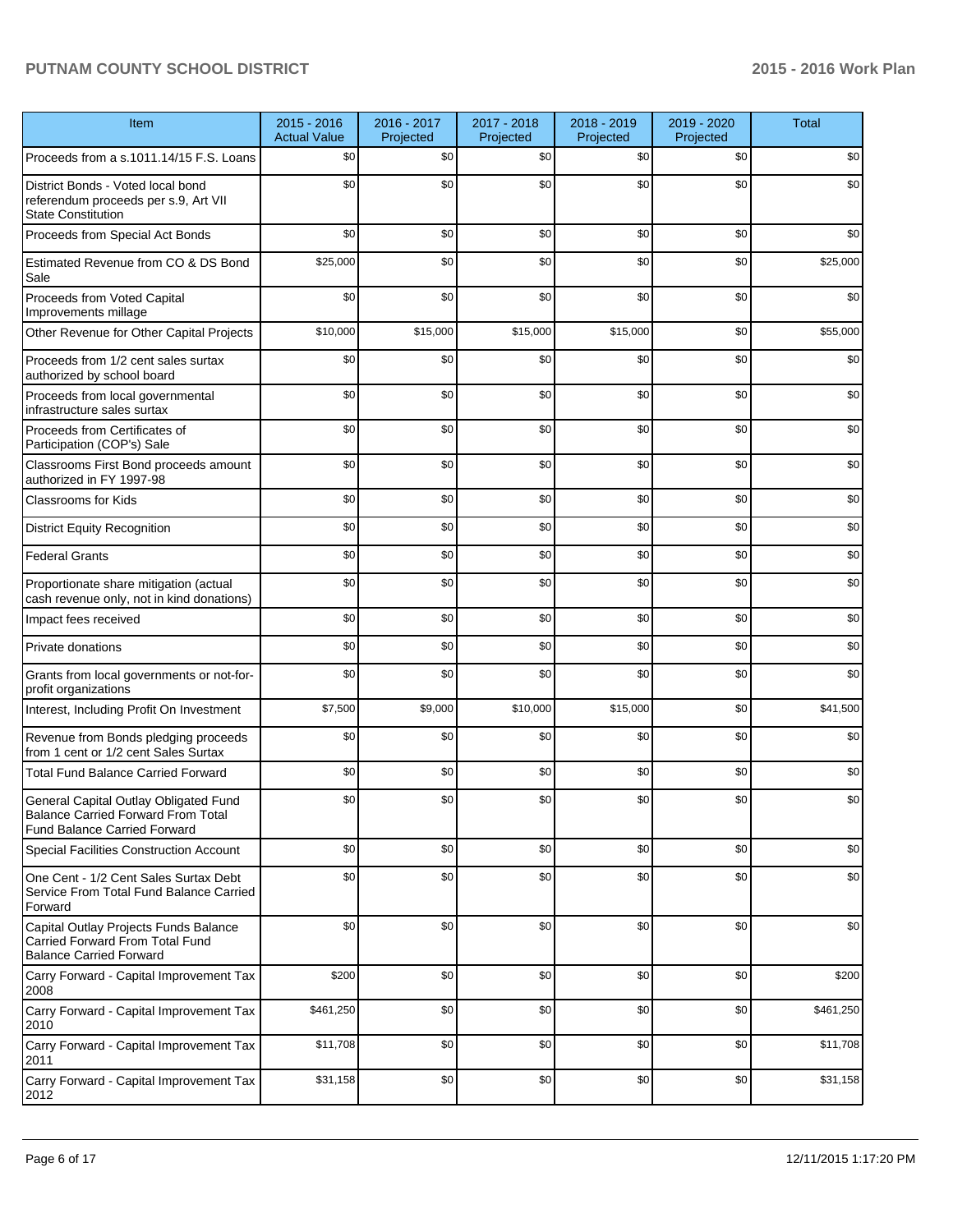| Carry Forward - Local Fuel Tax                   | \$361,615   | \$0              | \$0      | \$0      | \$0 | \$361,615   |
|--------------------------------------------------|-------------|------------------|----------|----------|-----|-------------|
| Carry Forward - Classroom for Kids               | \$7,211     | \$0 <sub>1</sub> | \$0      | \$0      | \$0 | \$7,211     |
| Carry Forward - Capital Improvement Tax<br>2013  | \$1,019,157 | \$0              | \$0      | \$0      | \$0 | \$1,019,157 |
| Carry Forward - School Impact                    | \$13,717    | \$0              | \$0      | \$0      | \$0 | \$13,717    |
| Carry Forward - Other                            | \$66,822    | \$0              | \$0      | \$0      | \$0 | \$66,822    |
| Carry Forward - SBE Bonds 2008                   | \$699,171   | \$0              | \$0      | \$0      | \$0 | \$699,171   |
| Carry Forward - CO&DS                            | \$619,435   | \$0              | \$0      | \$0      | \$0 | \$619,435   |
| Carry Forward - Capital Improvement Tax<br>2014  | \$217,326   | \$0              | \$0      | \$0      | \$0 | \$217,326   |
| State Appropriation Bill 2014                    | \$913,651   | \$0              | \$0      | \$0      | \$0 | \$913,651   |
| Carry Forward - Capital Improvement Tax<br> 2015 | \$518,166   | \$0              | \$0      | \$0      | \$0 | \$518,166   |
| State Appropriation Vo Tech Putnam<br>Campus     | \$600,000   | \$0              | \$0      | \$0      | \$0 | \$600,000   |
| <b>Subtotal</b>                                  | \$5,583,087 | \$24,000         | \$25,000 | \$30,000 | \$0 | \$5,662,087 |

# **Total Revenue Summary**

| <b>Item Name</b>                                                | $2015 - 2016$<br><b>Budget</b> | 2016 - 2017<br>Projected | 2017 - 2018<br>Projected | $2018 - 2019$<br>Projected | $2019 - 2020$<br>Projected | <b>Five Year Total</b> |
|-----------------------------------------------------------------|--------------------------------|--------------------------|--------------------------|----------------------------|----------------------------|------------------------|
| Local 1.5 Mill Discretionary Capital Outlay<br><b>I</b> Revenue | \$5,225,527                    | \$5,330,037              | \$5,436,638              | \$5,545,371                | \$5,656,278                | \$27,193,851           |
| IPECO and 1.5 Mill Maint and Other 1.5<br>Mill Expenditures     | (\$4,638,003)                  | (S4, 426, 344)           | (\$4,451,344)            | (\$4,350,672)              | (\$4,235,000)              | $(\$22, 101, 363)$     |
| <b>IPECO Maintenance Revenue</b>                                | \$360.880                      | \$505.232                | \$561.550                | \$665,547                  | \$719,121                  | \$2,812,330            |
| Available 1.50 Mill for New<br>l Construction                   | \$587,524                      | \$903,693                | \$985.294                | \$1,194,699                | \$1,421,278                | \$5,092,488            |

| <b>Item Name</b>                      | $2015 - 2016$<br><b>Budget</b> | 2016 - 2017<br>Projected | 2017 - 2018<br>Projected | $2018 - 2019$<br>Projected | 2019 - 2020<br>Projected | <b>Five Year Total</b> |
|---------------------------------------|--------------------------------|--------------------------|--------------------------|----------------------------|--------------------------|------------------------|
| ICO & DS Revenue                      | \$118,872                      | \$118,872                | \$118,872                | \$118,872                  | \$118,872                | \$594,360              |
| <b>IPECO New Construction Revenue</b> | \$0                            | \$0                      | \$0                      | \$0                        | \$0                      | \$0                    |
| <b>Other/Additional Revenue</b>       | \$5,583,087                    | \$24,000                 | \$25,000                 | \$30,000                   | \$0                      | \$5,662,087            |
| <b>Total Additional Revenuel</b>      | \$5,701,959                    | \$142.872                | \$143,872                | \$148,872                  | \$118,872                | \$6,256,447            |
| <b>Total Available Revenue</b>        | \$6,289,483                    | \$1,046,565              | \$1,129,166              | \$1,343,571                | \$1,540,150              | \$11,348,935           |

# **Project Schedules**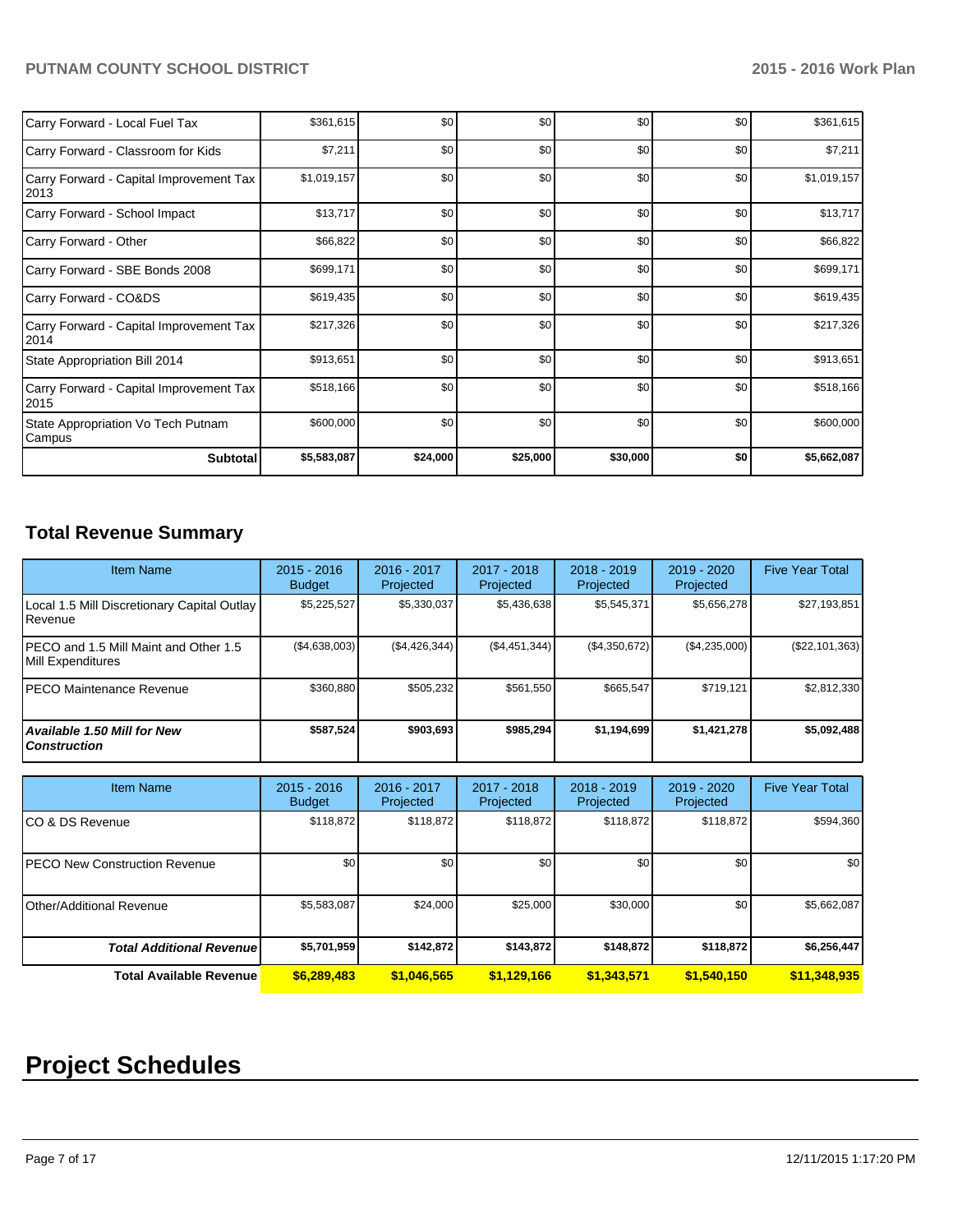# **Capacity Project Schedules**

A schedule of capital outlay projects necessary to ensure the availability of satisfactory classrooms for the projected student enrollment in K-12 programs.

| <b>Project Description</b>                                                   | Location                                                |                          | $2015 - 2016$ | 2016 - 2017 | 2017 - 2018 | 2018 - 2019 | $2019 - 2020$ | <b>Total</b>    | Funded |
|------------------------------------------------------------------------------|---------------------------------------------------------|--------------------------|---------------|-------------|-------------|-------------|---------------|-----------------|--------|
| New 4 Classroom<br><b>Addition - Rework</b><br>Drives and Extend<br>Bus Loop | <b>MIDDLETON</b><br><b>BURNEY</b><br><b>IELEMENTARY</b> | Planned<br>Cost:         | \$1,600,000   | \$0         | \$0         | \$0         | \$0           | \$1,600,000 Yes |        |
|                                                                              | <b>Student Stations:</b>                                |                          | 50            |             |             |             |               | 50              |        |
|                                                                              | Total Classrooms:                                       |                          |               |             | 0           |             |               |                 |        |
|                                                                              |                                                         | Gross Sq Ft:             | 7,300         |             | 0           |             |               | 7,300           |        |
|                                                                              |                                                         |                          |               |             |             |             |               |                 |        |
|                                                                              | <b>Planned Cost:</b>                                    |                          | \$1,600,000   | \$0         | \$0         | \$0         | \$0           | \$1,600,000     |        |
|                                                                              |                                                         | <b>Student Stations:</b> | 50            |             | 0           |             |               | 50              |        |

| <b>Student Stations:</b> | 50    |  |  | 50    |
|--------------------------|-------|--|--|-------|
| <b>Total Classrooms:</b> |       |  |  |       |
| Gross Sq Ft:             | 7,300 |  |  | 7,300 |

# **Other Project Schedules**

Major renovations, remodeling, and additions of capital outlay projects that do not add capacity to schools.

| <b>Project Description</b>               | Location                                                            | $2015 - 2016$<br><b>Actual Budget</b> | 2016 - 2017<br>Projected | 2017 - 2018<br>Projected | $2018 - 2019$<br>Projected | $2019 - 2020$<br>Projected | <b>Total</b>   | Funded |
|------------------------------------------|---------------------------------------------------------------------|---------------------------------------|--------------------------|--------------------------|----------------------------|----------------------------|----------------|--------|
| <b>Classroom Renovation Building</b>     | <b>JAMES A LONG</b><br><b>ELEMENTARY</b>                            | \$0                                   | \$0                      | \$0                      | \$450.000                  | \$0                        | \$450,000 No   |        |
| Classroom Renovation 1st floor<br>north  | <b>I</b> PALATKA SENIOR HIGH                                        | \$0                                   | \$0                      | \$1,500,000              | \$0                        | \$0                        | \$1,500,000 No |        |
| Purchasing and Warehouse<br>Center       | Location not specified                                              | \$0                                   | \$0                      | \$0                      | \$2,750,000                | \$0                        | \$2,750,000 No |        |
| <b>Classroom Renovation Building</b>     | <b>CRESCENT CITY</b><br><b>JUNIOR SENIOR HIGH</b>                   | \$0                                   | \$0                      | \$2,500,000              | \$0                        | \$0                        | \$2,500,000 No |        |
| Classroom Renovation                     | <b>BROWNING PEARCE</b><br>ELEMENTARY (NEW)                          | \$0                                   | \$0                      | \$0                      | \$0                        | \$1,000,000                | \$1,000,000 No |        |
| Classroom Renovation                     | <b>INTERLACHEN</b><br><b>ELEMENTARY</b>                             | \$0                                   | \$0                      | \$0                      | \$1,000,000                | \$0                        | \$1,000,000 No |        |
| classroom Renovation Building            | <b>INTERLACHEN SENIOR</b><br><b>HIGH</b>                            | \$0                                   | \$0                      | \$2,500,000              | \$0                        | \$0                        | \$2,500,000 No |        |
| <b>Classroom Renovation Building</b>     | <b>KELLEY SMITH</b><br><b>ELEMENTARY</b>                            | \$0                                   | \$0                      | \$0                      | \$0                        | \$1,250,000                | \$1,250,000 No |        |
| <b>ClassroomRenovation Building</b><br>5 | <b>MELLON ELEMENTARY</b>                                            | \$0                                   | \$0                      | \$0                      | \$750,000                  | \$0                        | \$750,000 No   |        |
| <b>Classroom Renovation Building</b>     | <b>CRESCENT CITY</b><br><b>JUNIOR SENIOR HIGH</b>                   | \$0                                   | \$0                      | \$0                      | \$675,000                  | \$0                        | \$675,000 No   |        |
| <b>Classroom Renovation building</b>     | <b>INTERLACHEN SENIOR</b><br><b>HIGH</b>                            | \$0                                   | \$0                      | \$0                      | \$675,000                  | \$0                        | \$675,000 No   |        |
| Renovate Building 2                      | William D. Moseley<br>Elementary (NEW) (aka<br><b>River Breeze)</b> | \$0                                   | \$0                      | \$0                      | \$0                        | \$750,000                  | \$750,000 No   |        |
| <b>Expand Media Center</b>               | <b>KELLEY SMITH</b><br><b>ELEMENTARY</b>                            | \$0                                   | \$0                      | \$0                      | \$950,000                  | \$0                        | \$950,000 No   |        |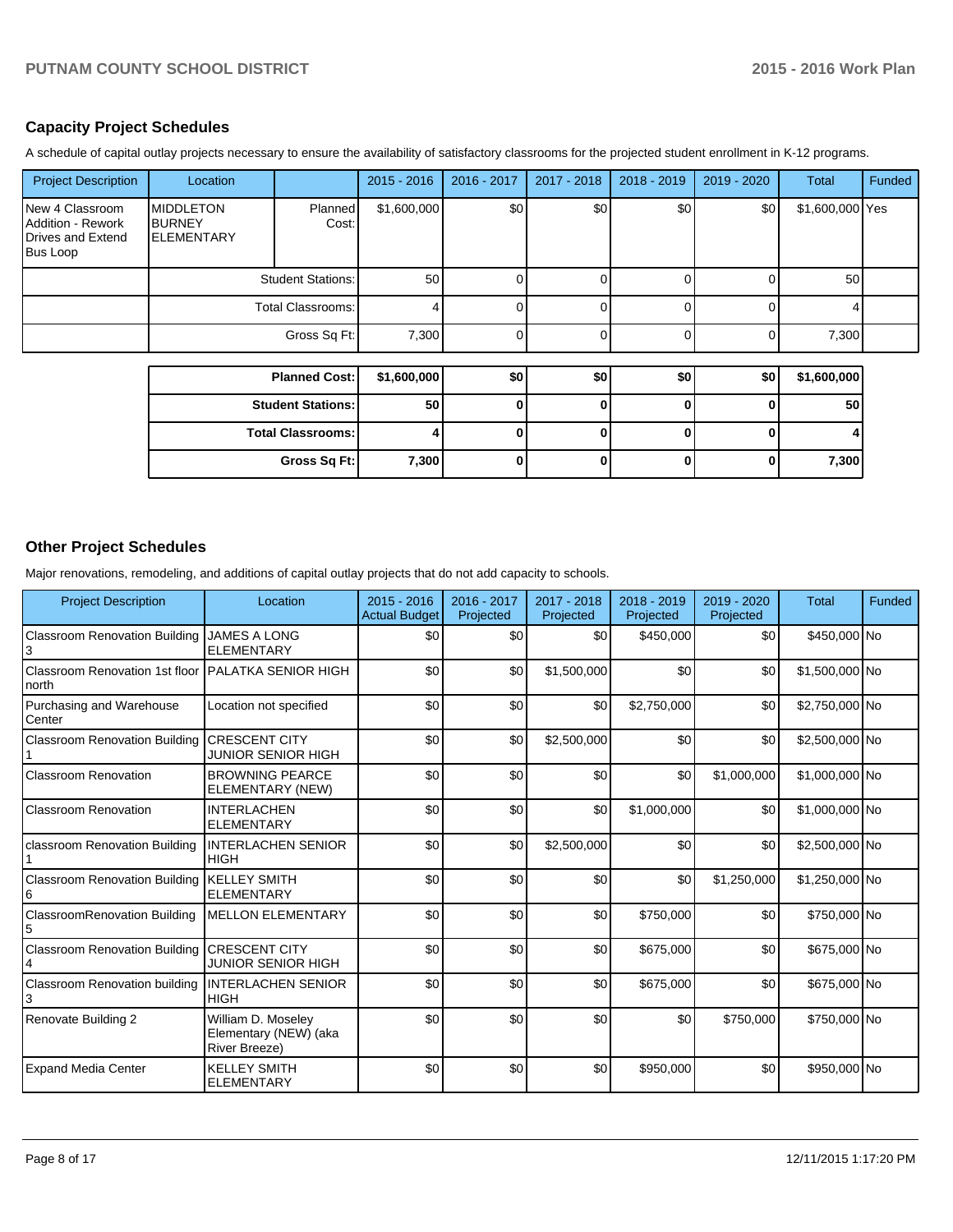| Renovate Building 5                                     | <b>MELROSE</b><br><b>ELEMENTARY</b>            | \$0         | \$0         | \$0         | \$0         | \$775,000    | \$775,000 No    |  |
|---------------------------------------------------------|------------------------------------------------|-------------|-------------|-------------|-------------|--------------|-----------------|--|
| <b>Expand Media Center</b>                              | <b>GEORGE C. MILLER</b><br><b>INTERMEDIATE</b> | \$0         | \$0         | \$0         | \$0         | \$750,000    | \$750,000 No    |  |
| Renovate Building 12                                    | <b>MIDDLETON BURNEY</b><br><b>ELEMENTARY</b>   | \$0         | \$0         | \$0         | \$0         | \$750,000    | \$750,000 No    |  |
| renovate PE area; vocational<br>shops area; building 10 | PALATKA SENIOR HIGH                            | \$0         | \$0         | \$0         | \$0         | \$2,250,000  | \$2,250,000 No  |  |
| renovate basement classrooms<br>building 1              | <b>GEORGE C. MILLER</b><br><b>INTERMEDIATE</b> | \$0         | \$0         | \$0         | \$0         | \$1,100,000  | \$1,100,000 No  |  |
| renovate west wing second<br>floor, building 1          | PALATKA SENIOR HIGH                            | \$0         | \$0         | \$0         | \$0         | \$1,750,000  | \$1,750,000 No  |  |
| renovate buildings 16, 17,<br>18,19, 20                 | <b>INTERLACHEN SENIOR</b><br><b>HIGH</b>       | \$0         | \$1,500,000 | \$0         | \$0         | \$0          | \$1,500,000 No  |  |
| renovate buildings 2, 6                                 | <b>MELROSE</b><br><b>ELEMENTARY</b>            | \$0         | \$0         | \$0         | \$750,000   | \$0          | \$750,000 No    |  |
| renovate buildings 13, 14                               | C.L. Overturf sixth Grade<br>Center            | \$0         | \$0         | \$0         | \$450,000   | \$0          | \$450,000 No    |  |
| renovate buildings 18, 19, 20                           | <b>ROBERT H JENKINS JR</b><br><b>MIDDLE</b>    | \$0         | \$0         | \$0         | \$1,000,000 | \$0          | \$1,000,000 No  |  |
| renovate admin area, building 1                         | <b>ELEANOR H MILLER</b><br><b>SCHOOL</b>       | \$0         | \$0         | \$0         | \$500,000   | \$0          | \$500,000 No    |  |
| <b>New Transportation Facility</b>                      | Location not specified                         | \$3,600,000 | \$0         | \$0         | \$0         | \$0          | \$3,600,000 Yes |  |
| <b>Renovation for Maintenance</b>                       | <b>SCHOOL MAINTENANCE</b>                      | \$0         | \$0         | \$450,000   | \$0         | \$0          | \$450,000 No    |  |
| Electrical Renovations - Jim<br>Pignato Theatre         | C.L. Overturf sixth Grade<br>Center            | \$0         | \$225,000   | \$0         | \$0         | \$0          | \$225,000 No    |  |
| Renovations for Vo Tech<br>Program                      | <b>WILLIAM D MOSELEY</b><br>ELEMENTARY (OLD)   | \$600,000   | \$0         | \$0         | \$0         | \$0          | \$600,000 Yes   |  |
|                                                         |                                                | \$4,200,000 | \$1,725,000 | \$6,950,000 | \$9,950,000 | \$10,375,000 | \$33,200,000    |  |

# **Additional Project Schedules**

Any projects that are not identified in the last approved educational plant survey.

Nothing reported for this section.

#### **Non Funded Growth Management Project Schedules**

Schedule indicating which projects, due to planned development, that CANNOT be funded from current revenues projected over the next five years.

Nothing reported for this section.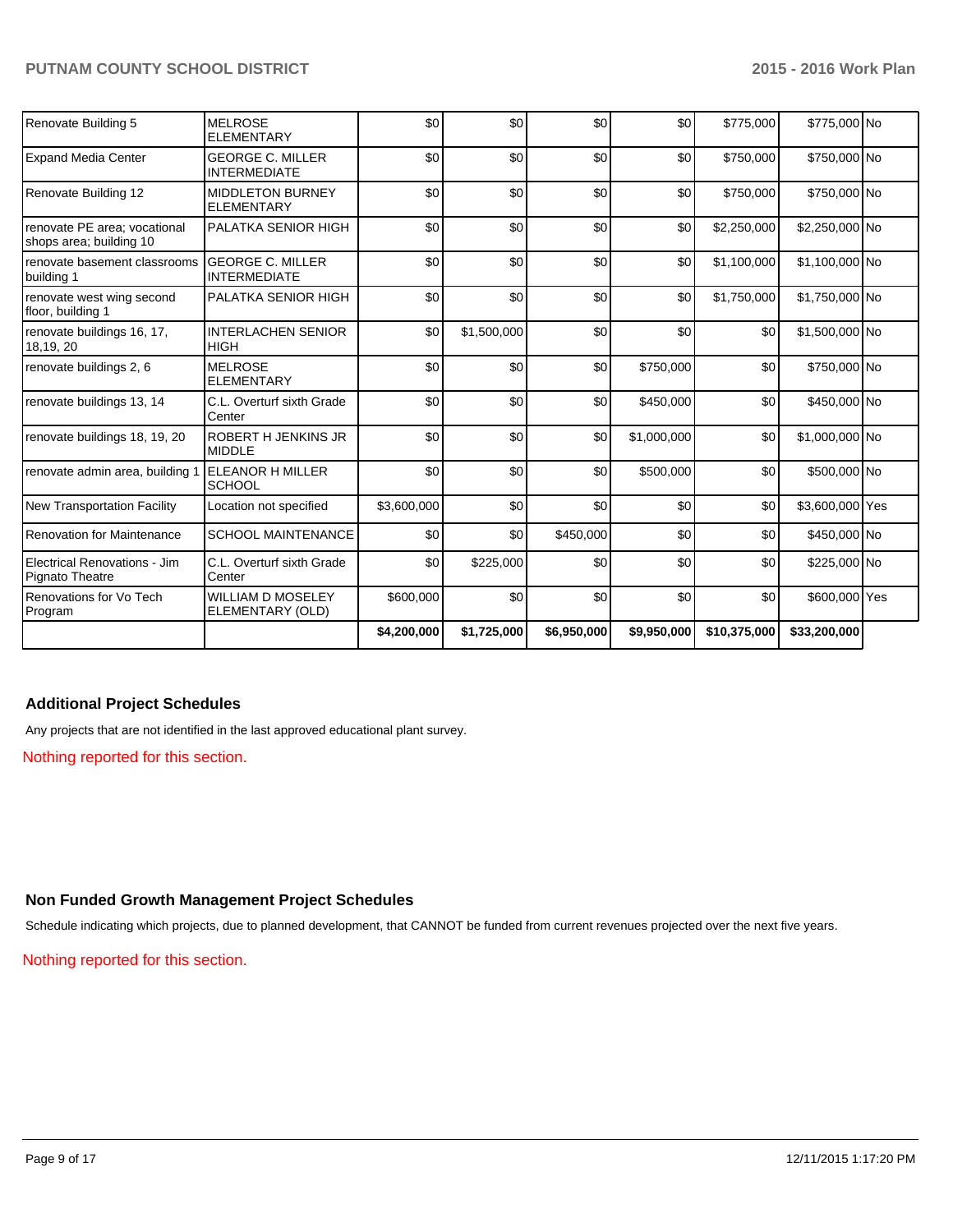# **Capacity Tracking**

| Location                                                            | $2015 -$<br>2016 Satis.<br>Stu. Sta. | Actual<br>$2015 -$<br>2016 FISH<br>Capacity | <b>Actual</b><br>$2014 -$<br>2015<br><b>COFTE</b> | # Class<br>Rooms | Actual<br>Average<br>$2015 -$<br>2016 Class<br><b>Size</b> | Actual<br>$2015 -$<br>2016<br><b>Utilization</b> | <b>New</b><br>Stu.<br>Capacity | <b>New</b><br>Rooms to<br>be<br>Added/Re<br>moved | Projected<br>$2019 -$<br>2020<br><b>COFTE</b> | Projected<br>$2019 -$<br>2020<br><b>Utilization</b> | Projected<br>$2019 -$<br>2020 Class<br><b>Size</b> |
|---------------------------------------------------------------------|--------------------------------------|---------------------------------------------|---------------------------------------------------|------------------|------------------------------------------------------------|--------------------------------------------------|--------------------------------|---------------------------------------------------|-----------------------------------------------|-----------------------------------------------------|----------------------------------------------------|
| C.L. Overturf sixth Grade<br>Center                                 | 969                                  | 872                                         | 469                                               | 42               | 11                                                         | 54.00 %                                          | $\Omega$                       | $\Omega$                                          | 426                                           | 49.00 %                                             | 10                                                 |
| <b>MELLON ELEMENTARY</b>                                            | 541                                  | 541                                         | 384                                               | 29               | 13                                                         | 71.00 %                                          | 0                              | $\Omega$                                          | 349                                           | 65.00 %                                             | 12                                                 |
| <b>KELLEY SMITH</b><br><b>ELEMENTARY</b>                            | 877                                  | 877                                         | 624                                               | 46               | 14                                                         | 71.00 %                                          | $\Omega$                       | $\Omega$                                          | 566                                           | 65.00 %                                             | 12                                                 |
| <b>INTERLACHEN SENIOR</b><br>HIGH                                   | 1,387                                | 1,248                                       | 695                                               | 59               | 12                                                         | 56.00 %                                          | $\Omega$                       | $\Omega$                                          | 631                                           | 51.00%                                              | 11                                                 |
| C H PRICE MIDDLE                                                    | 852                                  | 766                                         | 563                                               | 40               | 14                                                         | 73.00 %                                          | 0                              | $\Omega$                                          | 511                                           | 67.00%                                              | 13                                                 |
| <b>MELROSE</b><br><b>ELEMENTARY</b>                                 | 557                                  | 557                                         | 380                                               | 30               | 13                                                         | 68.00 %                                          | $\mathbf 0$                    | $\Omega$                                          | 344                                           | 62.00%                                              | 11                                                 |
| <b>JAMES A LONG</b><br><b>ELEMENTARY</b>                            | 698                                  | 698                                         | 611                                               | 37               | 17                                                         | 87.00 %                                          | 0                              | $\Omega$                                          | 554                                           | 79.00 %                                             | 15                                                 |
| ROBERT H JENKINS JR<br><b>MIDDLE</b>                                | 1,001                                | 900                                         | 608                                               | 43               | 14                                                         | 68.00 %                                          | $\overline{0}$                 | $\Omega$                                          | 552                                           | 61.00%                                              | 13                                                 |
| <b>BROWNING PEARCE</b><br>ELEMENTARY (OLD)                          | 44                                   | $\Omega$                                    | $\Omega$                                          | $\mathbf 2$      | $\Omega$                                                   | 0.00%                                            | 0                              | $\Omega$                                          | $\Omega$                                      | 0.00%                                               | $\mathbf 0$                                        |
| <b>INTERLACHEN</b><br>ELEMENTARY                                    | 906                                  | 906                                         | 861                                               | 48               | 18                                                         | 95.00 %                                          | 0                              | $\Omega$                                          | 781                                           | 86.00%                                              | 16                                                 |
| <b>BROWNING PEARCE</b><br>ELEMENTARY (NEW)                          | 941                                  | 941                                         | 722                                               | 49               | 15                                                         | 77.00 %                                          | $\Omega$                       | $\Omega$                                          | 655                                           | 70.00%                                              | 13                                                 |
| <b>GEORGE C. MILLER</b><br><b>INTERMEDIATE</b>                      | 716                                  | 716                                         | 442                                               | 31               | 14                                                         | 62.00 %                                          | $\Omega$                       | $\Omega$                                          | 401                                           | 56.00 %                                             | 13                                                 |
| <b>MIDDLETON BURNEY</b><br><b>ELEMENTARY</b>                        | 886                                  | 886                                         | 617                                               | 47               | 13                                                         | 70.00 %                                          | 50                             | $\overline{4}$                                    | 859                                           | 92.00 %                                             | 17                                                 |
| <b>CRESCENT CITY</b><br>JUNIOR SENIOR HIGH                          | 1,214                                | 1,092                                       | 802                                               | 51               | 16                                                         | 73.00 %                                          | $\overline{0}$                 | $\Omega$                                          | 428                                           | 39.00 %                                             | 8                                                  |
| PALATKA SENIOR HIGH                                                 | 2,109                                | 2,003                                       | 1,180                                             | 86               | 14                                                         | 59.00 %                                          | 0                              | $\Omega$                                          | 1.070                                         | 53.00 %                                             | 12                                                 |
| ELEANOR H MILLER<br><b>SCHOOL</b>                                   | 291                                  | 291                                         | 135                                               | 27               | 5                                                          | 46.00 %                                          | $\overline{0}$                 | $\Omega$                                          | 122                                           | 42.00 %                                             | 5                                                  |
| <b>OCHWILLA</b><br><b>ELEMENTARY</b>                                | 605                                  | 605                                         | 334                                               | 32               | 10                                                         | 55.00 %                                          | $\Omega$                       | $\Omega$                                          | 303                                           | 50.00%                                              | 9                                                  |
| <b>NORTH EAST FLORIDA</b><br><b>EDUCATION</b><br><b>CONSORTIUM</b>  | $\Omega$                             | $\Omega$                                    | $\Omega$                                          | $\Omega$         | $\Omega$                                                   | 0.00%                                            | $\Omega$                       | $\Omega$                                          | $\Omega$                                      | 0.00%                                               | $\mathbf 0$                                        |
| <b>Q I ROBERTS MIDDLE</b>                                           | 457                                  | 411                                         | 363                                               | 19               | 19                                                         | 88.00 %                                          | $\mathbf 0$                    | $\Omega$                                          | 330                                           | 80.00%                                              | 17                                                 |
| William D. Moseley<br>Elementary (NEW) (aka<br><b>River Breeze)</b> | 806                                  | 806                                         | 458                                               | 41               | 11                                                         | 57.00 %                                          | $\Omega$                       | $\Omega$                                          | 415                                           | 51.00 %                                             | 10                                                 |
|                                                                     | 15,857                               | 15,116                                      | 10,246                                            | 759              | 14                                                         | 67.78 %                                          | 50                             | Δ                                                 | 9,297                                         | 61.30%                                              | 12                                                 |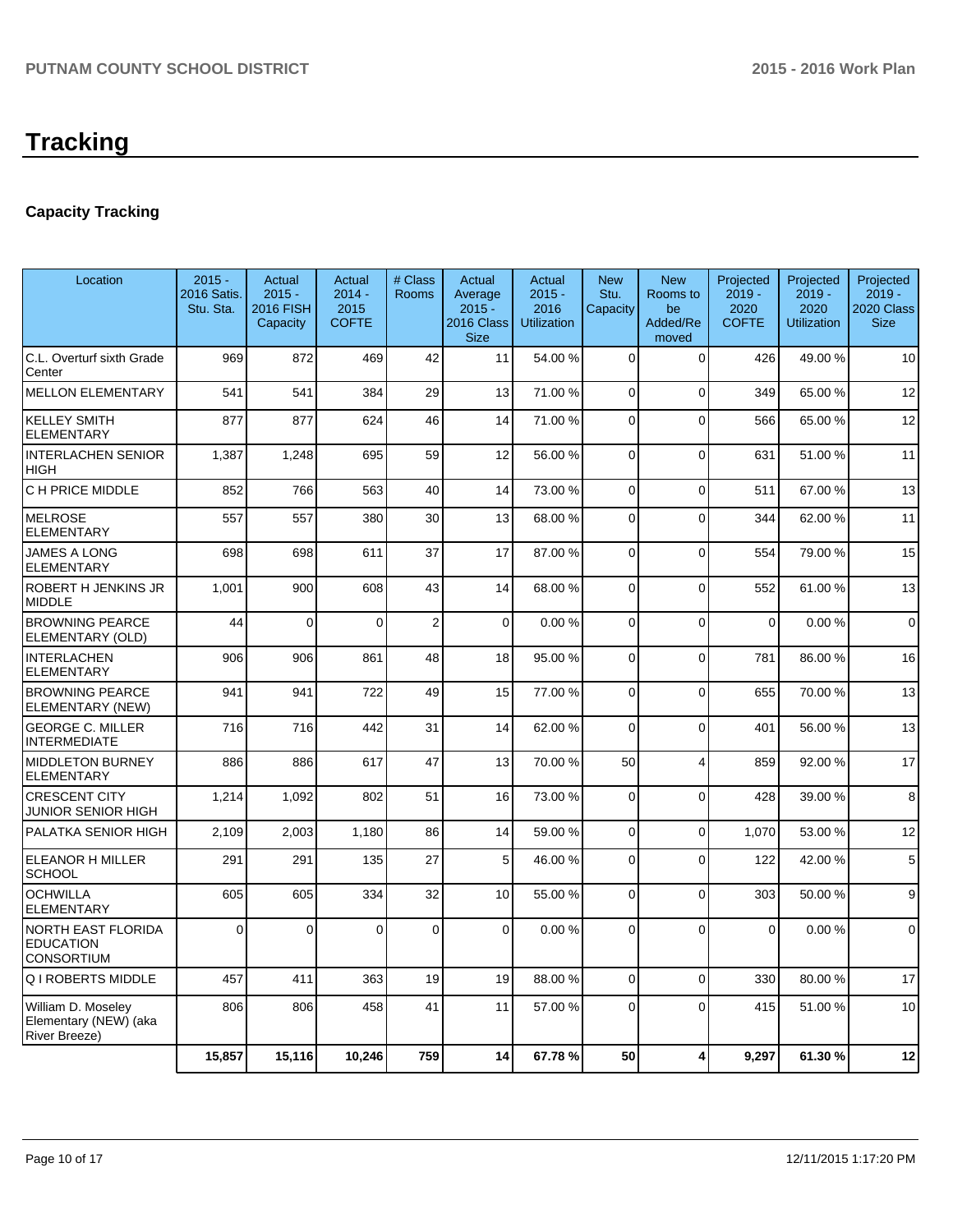The COFTE Projected Total (9,297) for 2019 - 2020 must match the Official Forecasted COFTE Total (9,297 ) for 2019 - 2020 before this section can be completed. In the event that the COFTE Projected Total does not match the Official forecasted COFTE, then the Balanced Projected COFTE Table should be used to balance COFTE.

| Projected COFTE for 2019 - 2020 |       |  |  |  |  |  |
|---------------------------------|-------|--|--|--|--|--|
| Elementary (PK-3)               | 2,818 |  |  |  |  |  |
| Middle (4-8)                    | 3,896 |  |  |  |  |  |
| High (9-12)                     | 2,583 |  |  |  |  |  |
|                                 | 9,297 |  |  |  |  |  |

| <b>Grade Level Type</b> | <b>Balanced Projected</b><br>COFTE for 2019 - 2020 |
|-------------------------|----------------------------------------------------|
| Elementary (PK-3)       |                                                    |
| Middle (4-8)            |                                                    |
| High (9-12)             |                                                    |
|                         | 9,29                                               |

#### **Relocatable Replacement**

Number of relocatable classrooms clearly identified and scheduled for replacement in the school board adopted financially feasible 5-year district work program.

| Location                                 | $2015 - 2016$ | $2016 - 2017$ | 2017 - 2018 | $2018 - 2019$ | 2019 - 2020 | Year 5 Total |
|------------------------------------------|---------------|---------------|-------------|---------------|-------------|--------------|
| <b>Total Relocatable Replacements: I</b> |               |               |             |               |             |              |

# **Charter Schools Tracking**

Information regarding the use of charter schools.

| Location-Type               | # Relocatable<br>units or<br>permanent<br>classrooms | Owner              | Year Started or I<br>Scheduled | Student<br><b>Stations</b> | <b>Students</b><br>Enrolled | Years in<br>Contract | <b>Total Charter</b><br><b>Students</b><br>projected for<br>2019 - 2020 |
|-----------------------------|------------------------------------------------------|--------------------|--------------------------------|----------------------------|-----------------------------|----------------------|-------------------------------------------------------------------------|
| Charter #1-elementary       |                                                      | 12 <b>IPRIVATE</b> | 2003                           | 232                        | 217                         |                      | 250                                                                     |
| Charter # 3 - High School   |                                                      | 8 <b>PRIVATE</b>   | 2013                           | 150 <sup>1</sup>           | 130                         |                      | 250                                                                     |
| ICharter #2 - Middle School |                                                      | 8 <b>PRIVATE</b>   | 2012                           | 232 l                      | 220                         |                      | 250                                                                     |
|                             | 28                                                   |                    |                                | 614                        | 567                         |                      | 750                                                                     |

# **Special Purpose Classrooms Tracking**

The number of classrooms that will be used for certain special purposes in the current year, by facility and type of classroom, that the district will, 1), not use for educational purposes, and 2), the co-teaching classrooms that are not open plan classrooms and will be used for educational purposes.

| School                                                   | <b>School Type</b> | # of Elementary<br>K-3 Classrooms | # of Middle 4-8<br><b>Classrooms</b> | # of High $9-12$<br>Classrooms | # of $ESE$<br><b>Classrooms</b> | # of Combo<br><b>Classrooms</b> | Total<br><b>Classrooms</b> |
|----------------------------------------------------------|--------------------|-----------------------------------|--------------------------------------|--------------------------------|---------------------------------|---------------------------------|----------------------------|
| IC H PRICE MIDDLE                                        | Educational        |                                   |                                      |                                |                                 |                                 | 4                          |
| <b>IMELROSE ELEMENTARY</b>                               | Educational        |                                   |                                      |                                |                                 |                                 |                            |
| IROBERT H JENKINS JR MIDDLE                              | Educational        |                                   |                                      |                                |                                 |                                 |                            |
| <b>ICRESCENT CITY JUNIOR SENIOR Educational</b><br>IHIGH |                    |                                   |                                      |                                |                                 |                                 | 4                          |
| IPALATKA SENIOR HIGH                                     | Educational        |                                   |                                      |                                |                                 |                                 | 2                          |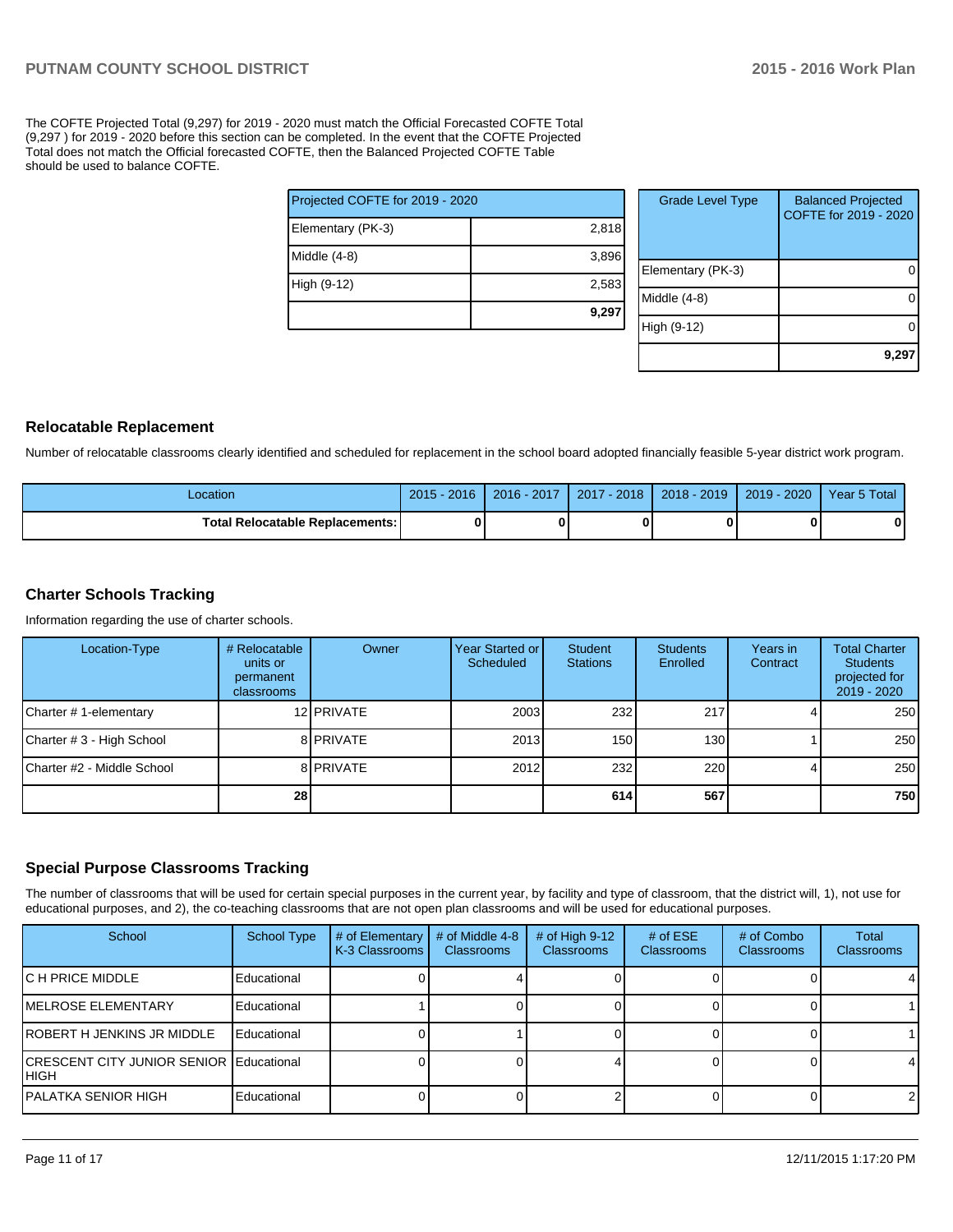| <b>OCHWILLA ELEMENTARY</b>                                | Educational |                                   |                                      |                                |                                 |                          |                     |
|-----------------------------------------------------------|-------------|-----------------------------------|--------------------------------------|--------------------------------|---------------------------------|--------------------------|---------------------|
| William D. Moseley Elementary<br>(NEW) (aka River Breeze) | Educational |                                   |                                      |                                |                                 |                          |                     |
| C.L. Overturf sixth Grade Center                          | Educational |                                   |                                      |                                |                                 |                          |                     |
| <b>Total Educational Classrooms:</b>                      |             |                                   |                                      |                                |                                 | 21                       |                     |
|                                                           |             |                                   |                                      |                                |                                 |                          |                     |
| School                                                    | School Type | # of Elementary<br>K-3 Classrooms | # of Middle 4-8<br><b>Classrooms</b> | # of High $9-12$<br>Classrooms | # of $ESE$<br><b>Classrooms</b> | # of Combo<br>Classrooms | Total<br>Classrooms |
| <b>Total Co-Teaching Classrooms:</b>                      |             |                                   |                                      |                                |                                 |                          |                     |

#### **Infrastructure Tracking**

**Necessary offsite infrastructure requirements resulting from expansions or new schools. This section should include infrastructure information related to capacity project schedules and other project schedules (Section 4).**

Not Specified

**Proposed location of planned facilities, whether those locations are consistent with the comprehensive plans of all affected local governments, and recommendations for infrastructure and other improvements to land adjacent to existing facilities. Provisions of 1013.33(12), (13) and (14) and 1013.36 must be addressed for new facilities planned within the 1st three years of the plan (Section 5).**

Not Specified

**Consistent with Comp Plan?** No

# **Net New Classrooms**

The number of classrooms, by grade level and type of construction, that were added during the last fiscal year.

| List the net new classrooms added in the 2014 - 2015 fiscal year.                                                                                       | List the net new classrooms to be added in the 2015 - 2016 fiscal<br>year. |                                   |                                |                        |                                                                        |                            |                                |                        |
|---------------------------------------------------------------------------------------------------------------------------------------------------------|----------------------------------------------------------------------------|-----------------------------------|--------------------------------|------------------------|------------------------------------------------------------------------|----------------------------|--------------------------------|------------------------|
| "Classrooms" is defined as capacity carrying classrooms that are added to increase<br>capacity to enable the district to meet the Class Size Amendment. |                                                                            |                                   |                                |                        | Totals for fiscal year 2015 - 2016 should match totals in Section 15A. |                            |                                |                        |
| Location                                                                                                                                                | $2014 - 2015 \#$<br>Permanent                                              | $2014 - 2015$ #<br><b>Modular</b> | $2014 - 2015$ #<br>Relocatable | $2014 - 2015$<br>Total | $2015 - 2016$ #<br>Permanent                                           | $2015 - 2016$ #<br>Modular | $2015 - 2016$ #<br>Relocatable | $2015 - 2016$<br>Total |
| Elementary (PK-3)                                                                                                                                       |                                                                            |                                   |                                |                        |                                                                        |                            |                                |                        |
| Middle (4-8)                                                                                                                                            |                                                                            |                                   |                                |                        |                                                                        |                            |                                | 0                      |
| High (9-12)                                                                                                                                             |                                                                            |                                   |                                |                        |                                                                        |                            |                                | $\Omega$               |
|                                                                                                                                                         |                                                                            |                                   |                                |                        |                                                                        |                            |                                |                        |

#### **Relocatable Student Stations**

Number of students that will be educated in relocatable units, by school, in the current year, and the projected number of students for each of the years in the workplan.

| <b>Site</b>               | 2016<br>2015     | 2017<br>2016     | 2018<br>2017 | 2018 - 2019 | 2019 - 2020 | 5 Year Average |
|---------------------------|------------------|------------------|--------------|-------------|-------------|----------------|
| <b>IMELLON ELEMENTARY</b> | 153 <sub>1</sub> | 153 <sub>l</sub> | 1531         | 1531        | 1531        | 153            |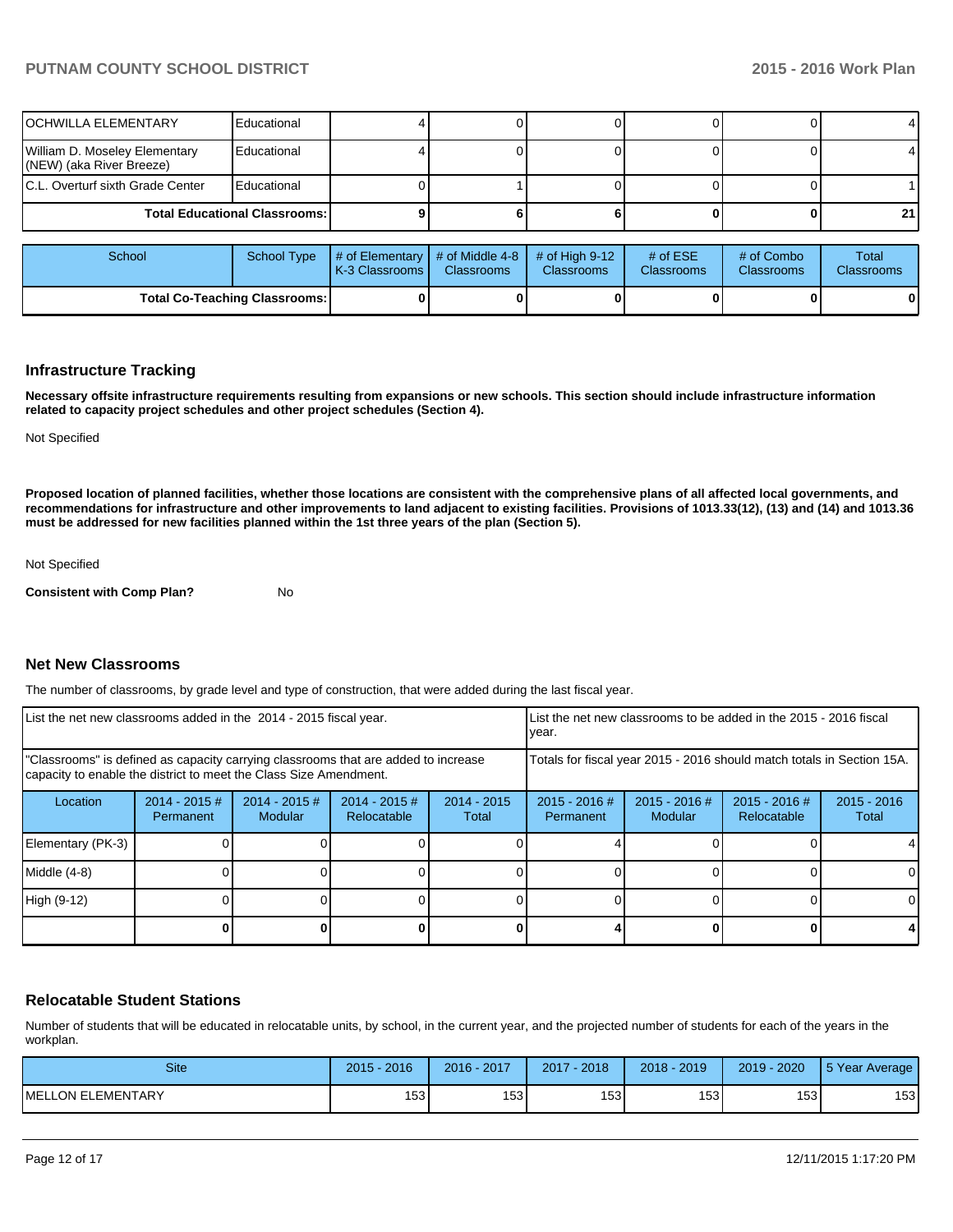| İKELLEY SMITH ELEMENTARY                                  | 132             | 114      | 114          | 114      | 114      | 118            |
|-----------------------------------------------------------|-----------------|----------|--------------|----------|----------|----------------|
| <b>INTERLACHEN SENIOR HIGH</b>                            | 65              | 65       | 65           | 65       | 65       | 65             |
| IC H PRICE MIDDLE                                         | 10              | $\Omega$ | $\Omega$     | $\Omega$ | $\Omega$ | $\overline{2}$ |
| MELROSE ELEMENTARY                                        | 18              | 18       | 18           | 18       | 18       | 18             |
| JAMES A LONG ELEMENTARY                                   | 36              | 18       | 18           | 18       | 18       | 22             |
| ROBERT H JENKINS JR MIDDLE                                | 22              | 22       | 22           | 22       | 22       | 22             |
| <b>INTERLACHEN ELEMENTARY</b>                             | 146             | 146      | 146          | 146      | 146      | 146            |
| BROWNING PEARCE ELEMENTARY (NEW)                          | 137             | 137      | 137          | 137      | 137      | 137            |
| <b>GEORGE C. MILLER INTERMEDIATE</b>                      | 44              | 44       | 44           | 44       | 44       | 44             |
| MIDDLETON BURNEY ELEMENTARY                               | 154             | 154      | 154          | 154      | 154      | 154            |
| <b>CRESCENT CITY JUNIOR SENIOR HIGH</b>                   | 50 <sup>1</sup> | 50       | 50           | 50       | 50       | 50             |
| IPALATKA SENIOR HIGH                                      | $\Omega$        | $\Omega$ | $\Omega$     | $\Omega$ | $\Omega$ | $\overline{0}$ |
| ELEANOR H MILLER SCHOOL                                   | 97              | 97       | 97           | 97       | 97       | 97             |
| <b>OCHWILLA ELEMENTARY</b>                                | 18              | 18       | 18           | 18       | 18       | 18             |
| William D. Moseley Elementary (NEW) (aka River<br>Breeze) | 36              | 36       | 36           | 36       | 36       | 36             |
| <b>Q I ROBERTS MIDDLE</b>                                 | $\Omega$        | $\Omega$ | $\mathbf{0}$ | $\Omega$ | $\Omega$ | $\Omega$       |
| C.L. Overturf sixth Grade Center                          | $\Omega$        | $\Omega$ | $\Omega$     | $\Omega$ | $\Omega$ | $\overline{0}$ |
| NORTH EAST FLORIDA EDUCATION<br><b>CONSORTIUM</b>         | 0               | $\Omega$ | 0            | $\Omega$ | $\Omega$ | $\overline{0}$ |
| BROWNING PEARCE ELEMENTARY (OLD)                          | $\Omega$        | $\Omega$ | $\mathbf{0}$ | $\Omega$ | $\Omega$ | $\overline{0}$ |
| Totals for PUTNAM COUNTY SCHOOL DISTRICT                  |                 |          |              |          |          |                |
|                                                           |                 |          |              |          |          |                |
| Total students in relocatables by year.                   | 1,118           | 1,072    | 1,072        | 1,072    | 1,072    | 1,081          |
| Total number of COFTE students projected by year.         | 10,141          | 9,968    | 9,751        | 9,499    | 9,297    | 9,731          |
| Percent in relocatables by year.                          | 11 %            | 11 %     | 11 %         | 11 %     | 12%      | 11 %           |

# **Leased Facilities Tracking**

Exising leased facilities and plans for the acquisition of leased facilities, including the number of classrooms and student stations, as reported in the educational plant survey, that are planned in that location at the end of the five year workplan.

| Location                          | # of Leased<br>Classrooms 2015 - I<br>2016 | <b>FISH Student</b><br><b>Stations</b> | Owner      | # of Leased<br>Classrooms 2019 - I<br>2020 | <b>FISH Student</b><br><b>Stations</b> |
|-----------------------------------|--------------------------------------------|----------------------------------------|------------|--------------------------------------------|----------------------------------------|
| IC.L. Overturf sixth Grade Center |                                            |                                        |            |                                            |                                        |
| <b>IMELLON ELEMENTARY</b>         |                                            |                                        |            |                                            |                                        |
| IKELLEY SMITH ELEMENTARY          |                                            |                                        | 0 ModSpace |                                            |                                        |
| IINTERLACHEN SENIOR HIGH          |                                            |                                        |            |                                            |                                        |
| IC H PRICE MIDDLE                 |                                            |                                        |            |                                            |                                        |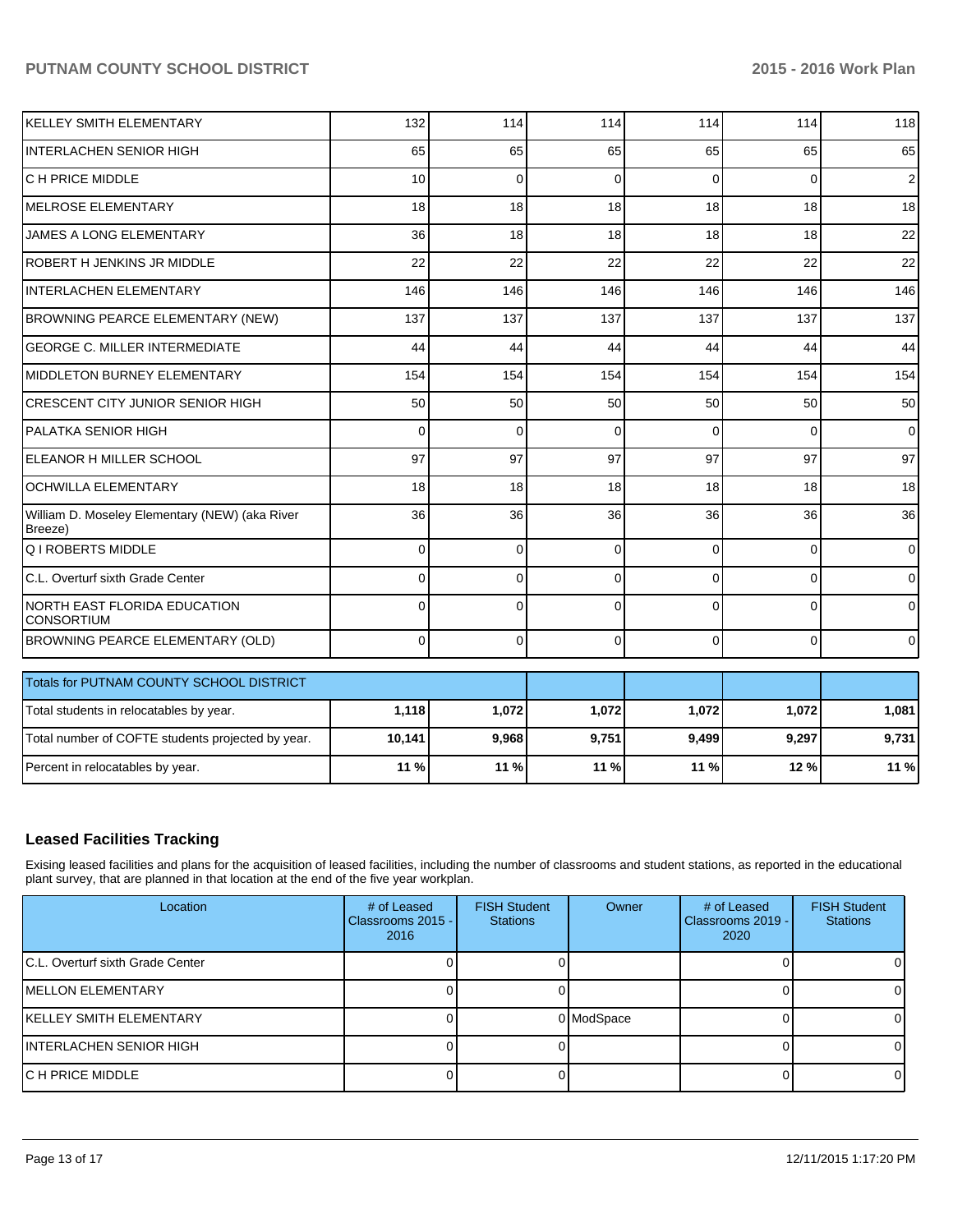| William D. Moseley Elementary (NEW) (aka River<br>Breeze) |          |   |            |   | 01             |
|-----------------------------------------------------------|----------|---|------------|---|----------------|
| NORTH EAST FLORIDA EDUCATION CONSORTIUM                   | 0        |   |            |   | 01             |
| lQ I ROBERTS MIDDLE                                       | 0        | 0 |            | 0 | 01             |
| <b>GEORGE C. MILLER INTERMEDIATE</b>                      | $\Omega$ |   |            | n | $\overline{0}$ |
| CRESCENT CITY JUNIOR SENIOR HIGH                          | C        |   |            |   | 01             |
| IPALATKA SENIOR HIGH                                      | 0        |   |            | ŋ | 01             |
| ELEANOR H MILLER SCHOOL                                   | $\Omega$ | O |            | ∩ | 0              |
| OCHWILLA ELEMENTARY                                       | U        |   |            |   | 0              |
| <b>IMELROSE ELEMENTARY</b>                                | 0        | 0 |            | C | $\overline{0}$ |
| JAMES A LONG ELEMENTARY                                   | 0        |   | 0 ModSpace | 2 | 36             |
| ROBERT H JENKINS JR MIDDLE                                | O        |   |            |   | $\overline{0}$ |
| INTERLACHEN ELEMENTARY                                    | C        |   |            |   | 01             |
| <b>BROWNING PEARCE ELEMENTARY (NEW)</b>                   | 0        |   |            | ∩ | 0              |
| BROWNING PEARCE ELEMENTARY (OLD)                          | U        |   |            | r | 0              |
| IMIDDLETON BURNEY ELEMENTARY                              | C        |   |            |   | 0              |
|                                                           | 0        | 0 |            |   | 36             |

# **Failed Standard Relocatable Tracking**

Relocatable units currently reported by school, from FISH, and the number of relocatable units identified as 'Failed Standards'.

Nothing reported for this section.

# **Planning**

# **Class Size Reduction Planning**

**Plans approved by the school board that reduce the need for permanent student stations such as acceptable school capacity levels, redistricting, busing, year-round schools, charter schools, magnet schools, public-private partnerships, multitrack scheduling, grade level organization, block scheduling, or other alternatives.**

None

#### **School Closure Planning**

**Plans for the closure of any school, including plans for disposition of the facility or usage of facility space, and anticipated revenues.**

None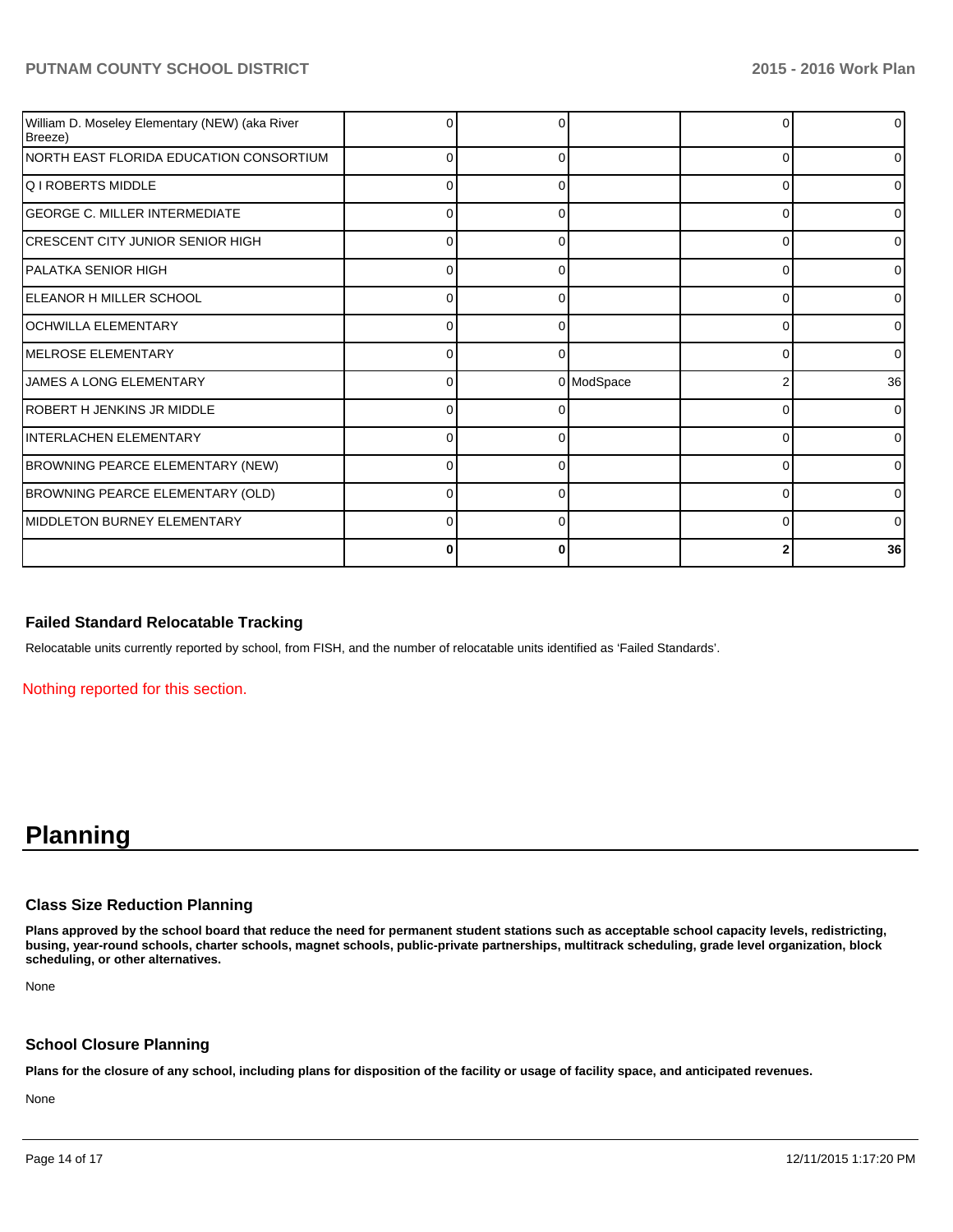# **Long Range Planning**

#### **Ten-Year Maintenance**

District projects and locations regarding the projected need for major renovation, repair, and maintenance projects within the district in years 6-10 beyond the projects plans detailed in the five years covered by the work plan.

Nothing reported for this section.

#### **Ten-Year Capacity**

Schedule of capital outlay projects projected to ensure the availability of satisfactory student stations for the projected student enrollment in K-12 programs for the future 5 years beyond the 5-year district facilities work program.

Nothing reported for this section.

#### **Ten-Year Planned Utilization**

Schedule of planned capital outlay projects identifying the standard grade groupings, capacities, and planned utilization rates of future educational facilities of the district for both permanent and relocatable facilities.

| Grade Level Projections         | <b>FISH</b><br>Student<br><b>Stations</b> | <b>Actual 2014 -</b><br>2015 FISH<br>Capacity | Actual<br>$2014 -$<br>2015<br><b>COFTE</b> | Actual 2014 - 2015<br><b>Utilization</b> | Actual 2015 - 2016 / 2024 - 2025 new<br>Student Capacity to be added/removed | Projected 2024<br>2025 COFTE | $-$ Projected 2024 -<br>2025 Utilization |
|---------------------------------|-------------------------------------------|-----------------------------------------------|--------------------------------------------|------------------------------------------|------------------------------------------------------------------------------|------------------------------|------------------------------------------|
| Elementary - District<br>Totals | 7.779                                     | 7,779                                         | 5,441.00                                   | 69.94 %                                  |                                                                              | 4,662                        | 59.93 %                                  |
| Middle - District Totals        | 4.531                                     | 4,075                                         | 2.704.00                                   | 66.36 %                                  |                                                                              | 1.942                        | 47.66 %                                  |
| High - District Totals          | 4.007                                     | 3.737                                         | .966.00                                    | 52.61 %                                  |                                                                              | 2.243                        | 60.02 %                                  |
| Other - ESE, etc                | 740                                       | 291                                           | 130.00                                     | 44.67 %                                  |                                                                              | 125                          | 42.96 %                                  |
|                                 | 17,057                                    | 15,882                                        | 10,241.00                                  | 64.48 %                                  |                                                                              | 8,972                        | 56.49 %                                  |

**Combination schools are included with the middle schools for student stations, capacity, COFTE and utilization purposes because these facilities all have a 90% utilization factor. Use this space to explain or define the grade groupings for combination schools.**

No comments to report.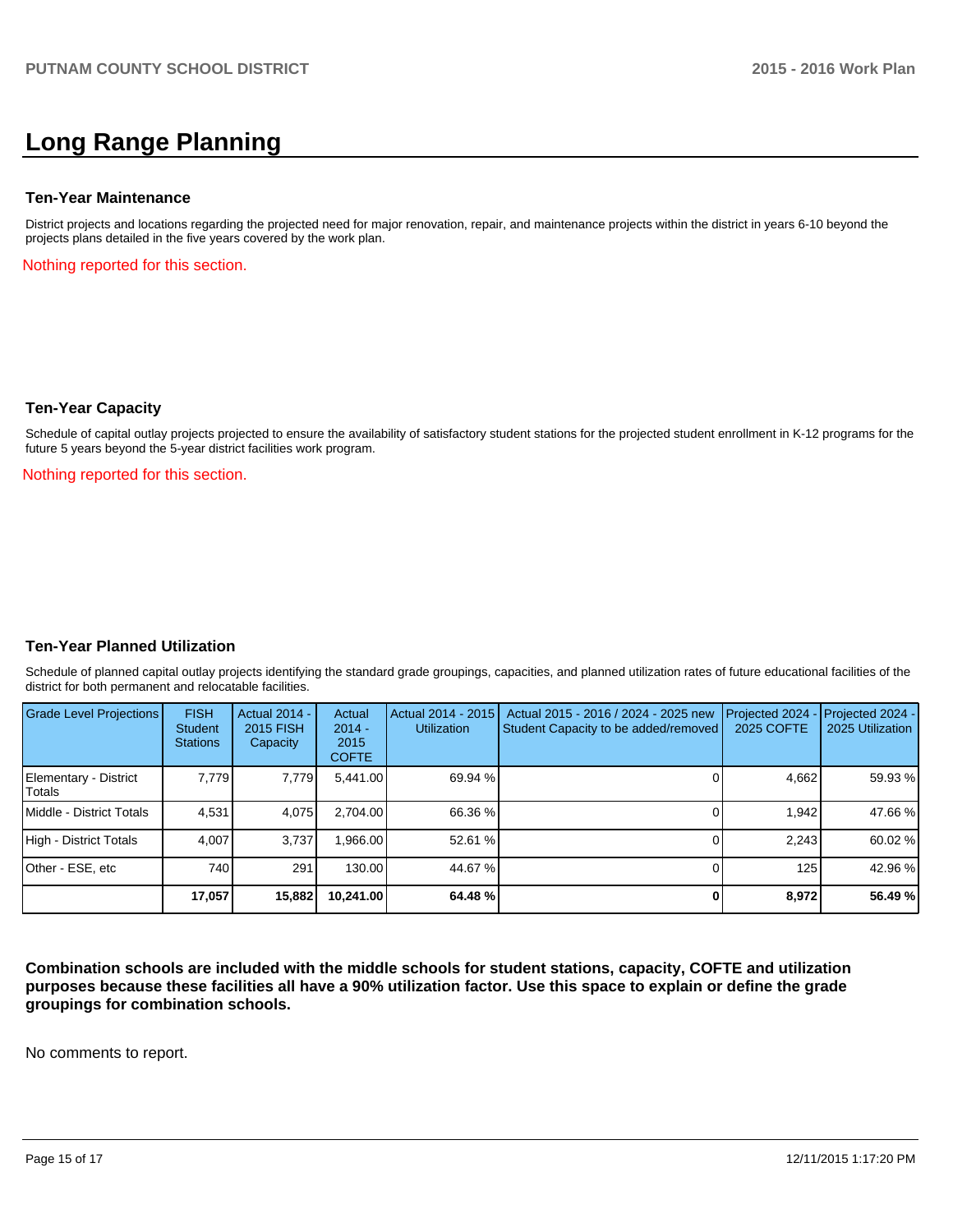#### **Ten-Year Infrastructure Planning**

**Proposed Location of Planned New, Remodeled, or New Additions to Facilities in 06 thru 10 out years (Section 28).**

Nothing reported for this section.

Plans for closure of any school, including plans for disposition of the facility or usage of facility space, and anticipated revenues in the 06 thru 10 out **years (Section 29).**

Nothing reported for this section.

#### **Twenty-Year Maintenance**

District projects and locations regarding the projected need for major renovation, repair, and maintenance projects within the district in years 11-20 beyond the projects plans detailed in the five years covered by the work plan.

Nothing reported for this section.

# **Twenty-Year Capacity**

Schedule of capital outlay projects projected to ensure the availability of satisfactory student stations for the projected student enrollment in K-12 programs for the future 11-20 years beyond the 5-year district facilities work program.

Nothing reported for this section.

#### **Twenty-Year Planned Utilization**

Schedule of planned capital outlay projects identifying the standard grade groupings, capacities, and planned utilization rates of future educational facilities of the district for both permanent and relocatable facilities.

| Grade Level Projections         | <b>FISH</b><br><b>Student</b><br><b>Stations</b> | <b>Actual 2014 -</b><br>2015 FISH<br>Capacity | Actual<br>$2014 -$<br>2015<br><b>COFTE</b> | Actual 2014 - 2015<br><b>Utilization</b> | Actual 2015 - 2016 / 2034 - 2035 new<br>Student Capacity to be added/removed | Projected 2034<br>2035 COFTE | Projected 2034 -<br>2035 Utilization |
|---------------------------------|--------------------------------------------------|-----------------------------------------------|--------------------------------------------|------------------------------------------|------------------------------------------------------------------------------|------------------------------|--------------------------------------|
| Elementary - District<br>Totals | 7.779                                            | 7,779                                         | 5.441.00                                   | 69.94 %                                  |                                                                              | 4,662                        | 59.93 %                              |
| Middle - District Totals        | 4.531                                            | 4,075                                         | 2.704.00                                   | 66.36 %                                  |                                                                              | 1.942                        | 47.66 %                              |
| High - District Totals          | 4.007                                            | 3.737                                         | .966.00                                    | 52.61 %                                  |                                                                              | 2.281                        | 61.04 %                              |
| Other - ESE, etc                | 740                                              | 291                                           | 130.00                                     | 44.67 %                                  |                                                                              | 119                          | 40.89 %                              |
|                                 | 17,057                                           | 15,882                                        | 10,241.00                                  | 64.48 %                                  |                                                                              | 9,004                        | 56.69 %                              |